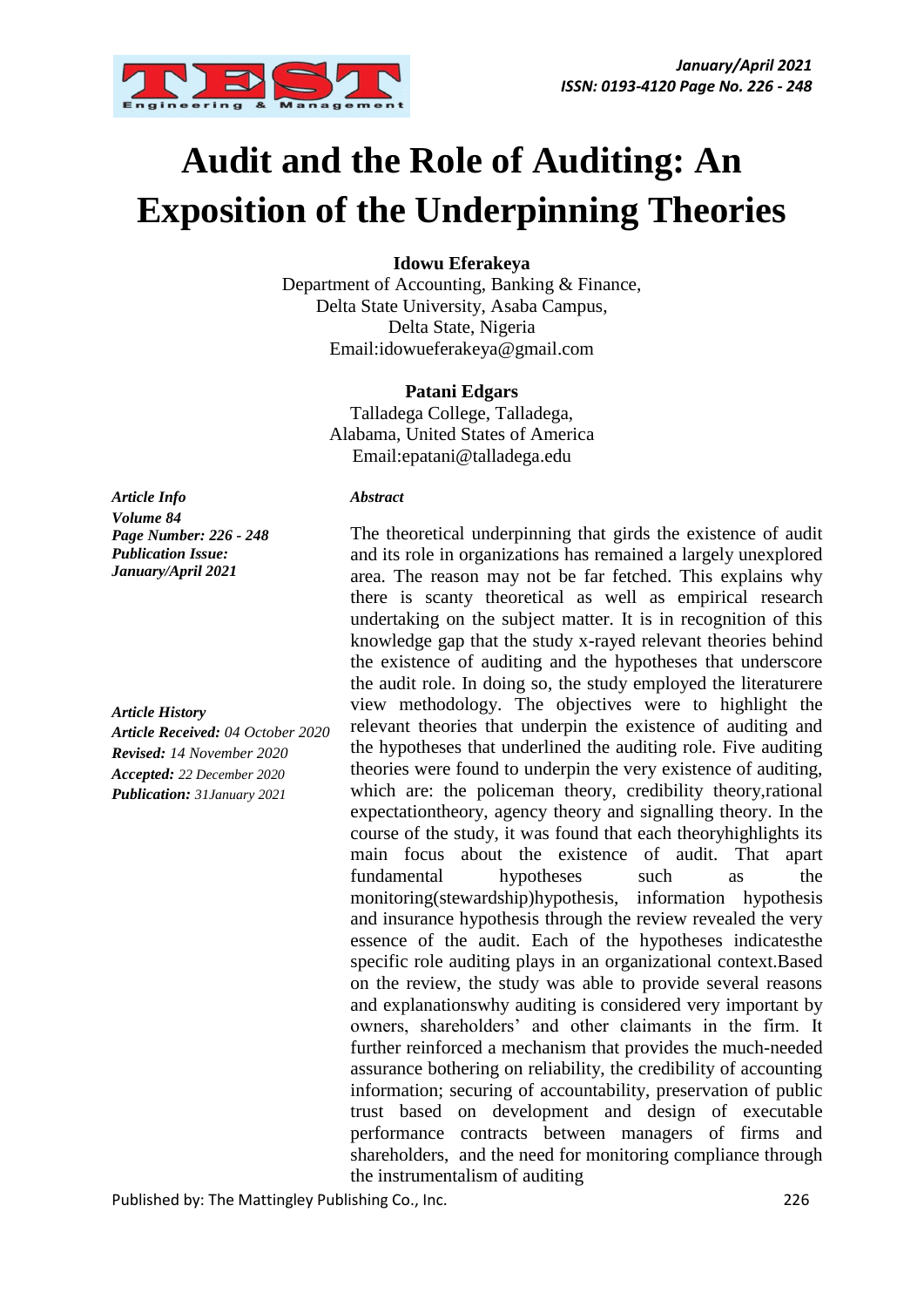

**Keywords**: Auditing, Policeman Theory, Credibility Theory, Rational Expectation Theory, Agency Theory And Signalling Theory.

#### **Introduction**

Published by: The Mattingley Publishing Co., Inc. 227 A cursory examination of most normal auditing textbooks suggests that the books devote more attentionto focusing on what auditors do and how they perform their roles. The minimum effort appears not to be spared to exhaustively examine the relevant theories that seek to explain the very existence and role of an audit. In some very cases, the theories are mention just in passing in the textbooks with no sufficient details, obfuscating what they represent, seek to clarify and explain.This seeminglyneglect may cast some degree of haze on an understanding of the concept which could be attributable to whymany personsinterested inthe field of auditing find it difficult, robbing them the most desired opportunity to possess enough theoretical grasp of the phenomenon, thereby tending tohinder comprehension of the very essence of the theories that underpin the concept of auditing and the hypotheses that highlight its role.This aspect of neglect by textbooks may have obfuscatedthe very coherent and integrative framework and thebody of important knowledge the theoriesmay have generated includingtheir procedural application in examining and predicting the behaviour of firms' actors in corporate governance. It is no gainsaying that sufficient knowledge about the theories is necessary could provide a vantage background to an in-depth appreciation, illumination and rumination about why audit came into existence, and why audit services became desirable considering the

context that a firm is an amalgam of competinginterests.The usefulness of auditing theories in understanding the origin and purpose of auditcannot, therefore, be overemphasized which this paper tries to expressly espouse.

Auditing theories provide the required framework or structure for research enquiry and in creating a knowledge base while enhancing understanding about therelevant factors that may have facilitated the existence of audit.They appear to evolve in response to changes in society, so also do audit techniques, due to changes in auditors'function. The development of auditing theories appears to be more justifiable as it helps to address audit deficiencies based on a more systematic approach towards the complexity of modern society needs and extensive contracts relationship often found in organizations.Extensive research in auditing theory has shown that it is capable of helping auditors to perform their duty with more professional competence, knowledge and capacity which may likely reduce substantially the level of audit risk. The theories also help to explain and predict the appointment and performance of external auditor including the role and responsibilities of auditors and how changes in audit affect organizational change. In essence, it provides a cornerstone for explaining auditing practices in the marketplace. For instance, it helps to explain concepts bothering on auditor judgment and decision making, auditor reputation, auditor independence,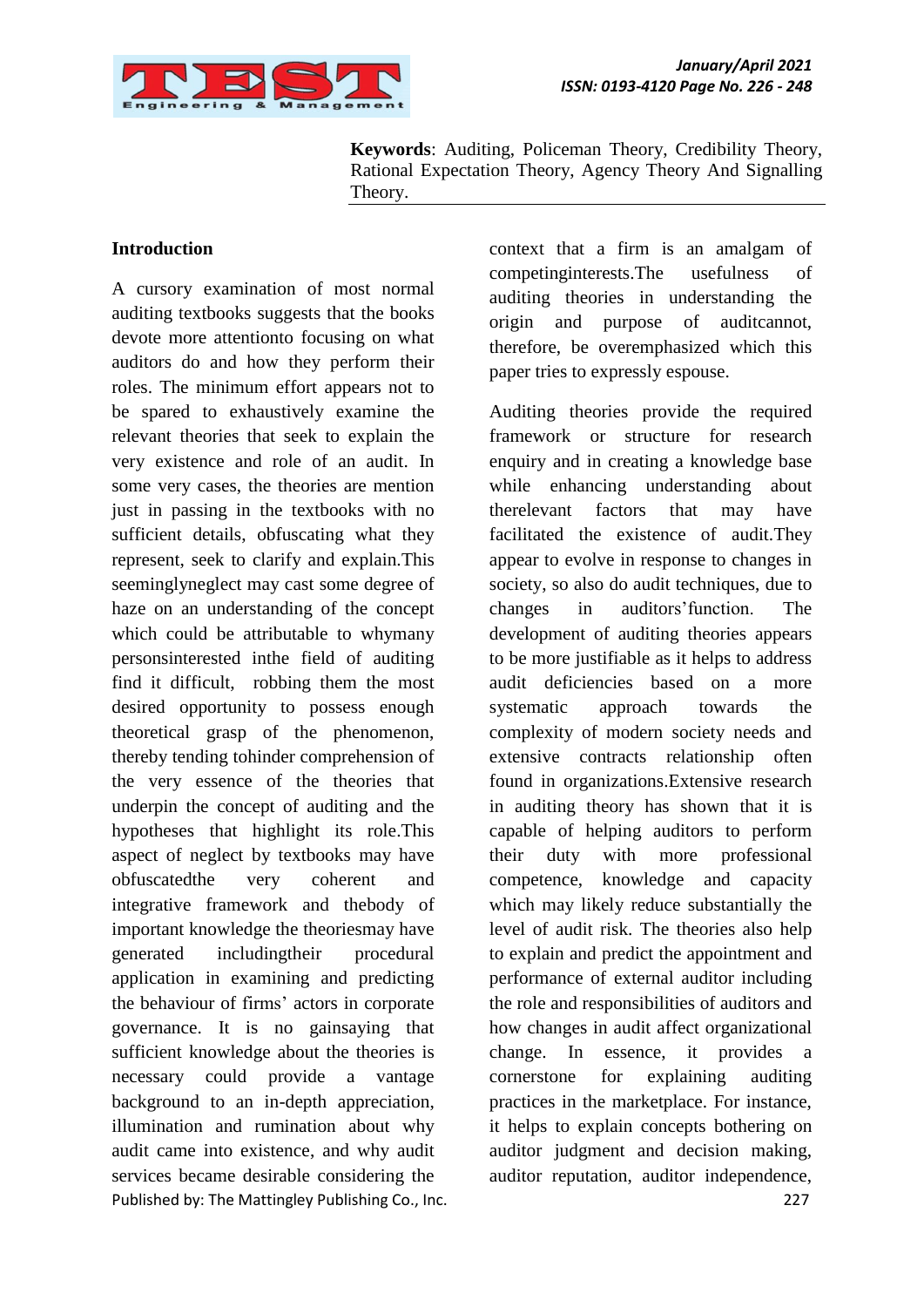

audit quality control, truthful reporting and litigation. It equally assists to explain why some companies decide to use large audit firms while others do not (Soltani,2007). When audit conditions appear to change audit firms make better decisions based on audit theories. Importantly, several factors and variables are associated with successful audit as such, auditing theories help in interpreting the effect of the variables on the audit function. In this regard, the theories are not intended to be substitutes for the practical and technical guidelines of auditing but intended to reinforce the auditing profession position to respond appropriately to changes thrown up in the market economy (Soltani,2007).

The specific objectives of the study are to highlight: the theories that necessitated the existence of auditing; the hypothesis that underscores the role of auditand the factors that affect demand and supply of audit service.The study is motivated by the fact that auditing theories areessentially fundamental tounderstanding how and whyauditing came into existence and thebasis for explaining and predicting actions and behaviours of actors in organization economicsabout the reasons that necessitate the demand and supply. It presents an opportunity for persons desirous to appreciate the reasons and essence of accountability and assuranceof published financial information given that there are stakeholders with different interest and who wants their interest in an organization to be considered, protected and not jeopardized.

#### **Methodology**

As a purely theoretical study, an attempt is made to clarify the concept of theory, auditing theory, identification and review of auditing theories and the hypotheses that explain auditing role in the organizationalsetting. To achieve the setout objectives, the study adopted the literature review methodology. The methodology was adopted mainly because the information required was expected to have been published arising from research endeavour or documented in the literature. It is also believed that such published or documented information would not change or be altered but are consistent and can be checked, verified and validated from the sources from where they are obtained.The information obtained was sought from published articles, pronouncements of accounting and auditing standard-setting bodies, government regulations,capital market regulatory frameworks andother documentary sources.

# **The Conceptof Theory and Auditing Theory**

Understanding the concept and purposes of a theory prepares an interesting background to appreciate the development of auditing theory. The Encyclopaedia Britannica (2010) defines a theory to be a systematically ideational structure of broad scope, conceived by the human imagination which encompasses a family of empirical (experimental) laws which relate to regularity existing in objects and events, both observed and posited. As a body of knowledge, a theory is backed by a structure supported by laws which are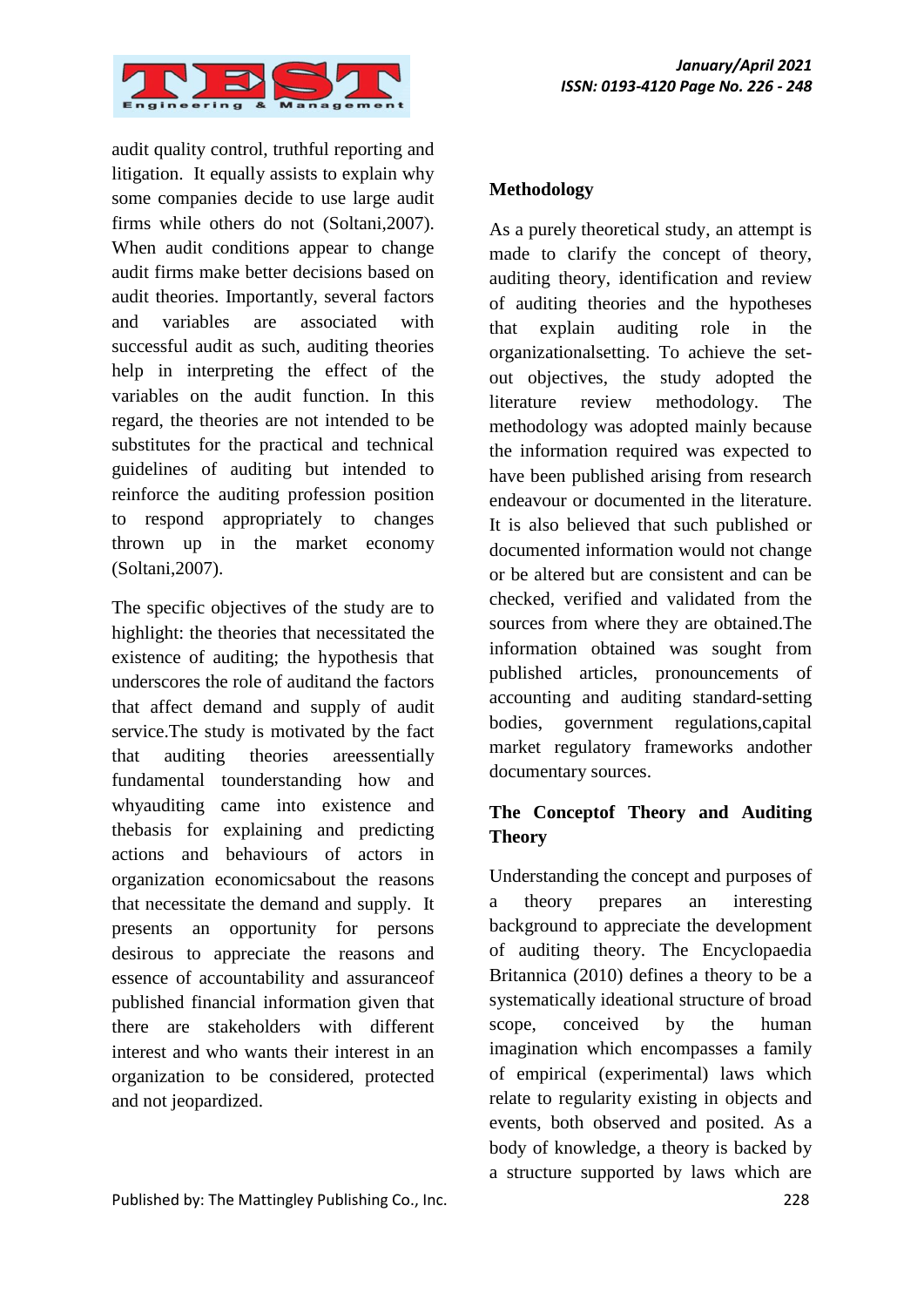

devised to explain observed events, phenomenon and behaviours scientifically and rationally with the intent to make a prediction and provide solutions to problems. Auditing as a deliverableservice is rendered to provide assurance and attest to compliance with certain company laws, accounting and auditing standards and regulations and other statutes that govern financial reporting. The theories are seemingly observed to form the bases that underlie the demand for and supply of auditingand arebest considered fundamental to eliminate perceived hindrances that tend to becloud better view and understanding of the auditing concept.Certainly, they do not only assist to provide a vivid general framework for studying auditing but do provide a useful explanationof why auditingis demanded and supplied in organizations

Published by: The Mattingley Publishing Co., Inc. 229 Mautz&Sharaf (1961) argue that the serious purpose of auditing and why there is a substantial investigation concerning its possibility as well as the nature of auditing theory is borne out of the need that it provides solutions or clues to solutions to problems which we may find to be difficult. The significance of auditing in the first instance is underscored by its key postulates and most importantly the role the audit process plays in the communication between a company and its environment (Flint, 1988). Theories of auditing cannot be undermined when attempts are made to study auditing. This is important because the theories do assist to uncover some of the laws that govern the audit process, the accompanying activitiesand they provide a prism for a better understanding of the relationships and interrelations that exist among

different parties within an organisation (Ittonen, 2010).

# **Theories That Underpin the Existence of Auditing**

As a service, the demand for auditing has led to the development of different theories aimed at explaining the reasons why auditing is necessary. A number of these theories have provoked researches that have raised pertinent questions which are addressed given the plethora of findings documented in the literature. Some have even led to the development of new theories. From the literature scooped five auditing theories were identified and observed to have a significant impact on auditing practice and applications. These are the policeman theory, lending credibility theory, theory of inspired confidence, agency theory and signalling theory. Each of the theories lay claim to a specific issue that it addresses and an exposition is significant. In this light, the theories are examined based on what the extant literature has documented.

# **The Policeman Theory**

As Hayes, Dassen, Schilder, and Wallage (2005) noted, the theory claims that an auditor is held responsible while carrying out audit assignment, as his job was to search, discover and prevent fraud in the accounts and financial statements.This appears to be the basic objective of auditing in the pre-industrial revolution. This audit objective, however, changed given the turn of events that spurred the rapid industrial revolution in the  $18<sup>th</sup>$  century which provided the impetus to the growth of joint-stock companies and suddenly led to the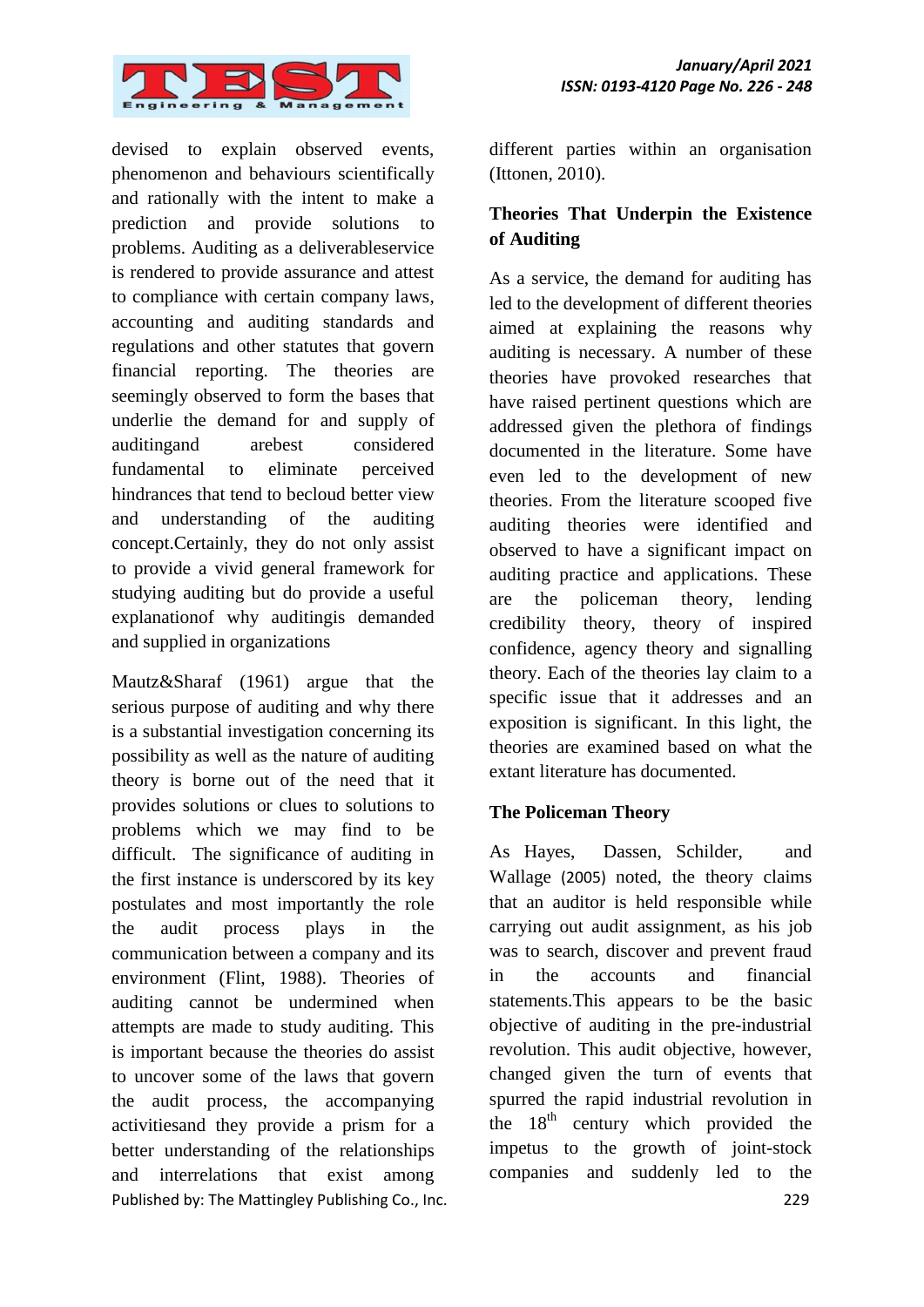

separation of ownership and control. A situation where owners of businesses began to see the need to cede control to professional managers for better management of firms to achieve better performance and be competitive in the business space. The need for owners of firms' to have the assurance that their business is well run and managed by the board of directors became the ultimate concern. Independent report from an auditor on the accounts of a company managed by a board of directors (management) became fundamental. These conceived expectations began to grow because there is the looming fear that managers are likely to act in their interest which could be detrimental to owners' interest. Due to the aggregation of interests in a firm and the divergence nature of the interests, the primary focus of the policeman theory is to ensure the arithmetic accuracy, detection and prevention of fraud were now enlarged to include providing reasonable assurance and verification of the truthfulness and fairness of financial statements.

Published by: The Mattingley Publishing Co., Inc. 230 It is important to note that, while emphasis is laid on arithmetical accuracy, insufficient attention was however paid to the appropriate application of accounting principles and disclosure in guaranteeing the preparation of accounting statements to form a correct view of the firm's state of affairs. The resultant effect cannot be disregarded but be appreciated in the following.context. Firms' management explored the opportunity offered by the situation to manipulate profit or loss, including assets and liabilities to conceal their affairs based on their design.This state of affairs was typified in the Royal

Mail Steam Packet Company case which culminated in the amendment of the Companies Act of England in 1948. This amongst others requires auditors to now further state inter alia whether financial statements show a true and fair view. This intervention caused a shift of emphasis from arithmetical accuracy to the question of reliability. The deductive reasoning here is that auditorsmust now carry out a process of examination and verification, and when errors or frauds exist, such is likely to come to his notice in the course of checking.This development paved the way for audit objective to be primarily concerned with the establishment of the degree of reliability of accounting systems, the annual accounts and financial statements of firms.

However, following recent financial misstatements and frauds associated with highly rated firms, such as Societe General, Enron, Satyam, Parmalat, Aholdetc, the need for careful reconsideration of this theory cannot be ignored. This is against the background of the ongoing debate on the primary responsibility of the auditor for the detection and disclosure of fraud and material misstatements. This undoubtedly tends to return us to what the basic public perception is, which is exactly what the theory derives its relevance from. Therefore, the auditor is expected to exercise the duty of care to end-users of audited financial reports and should consider risks arising from material misstatement due to fraudulent activities when determining audit risk(Essays, UK,2018)

#### **The Lending Credibility Theory**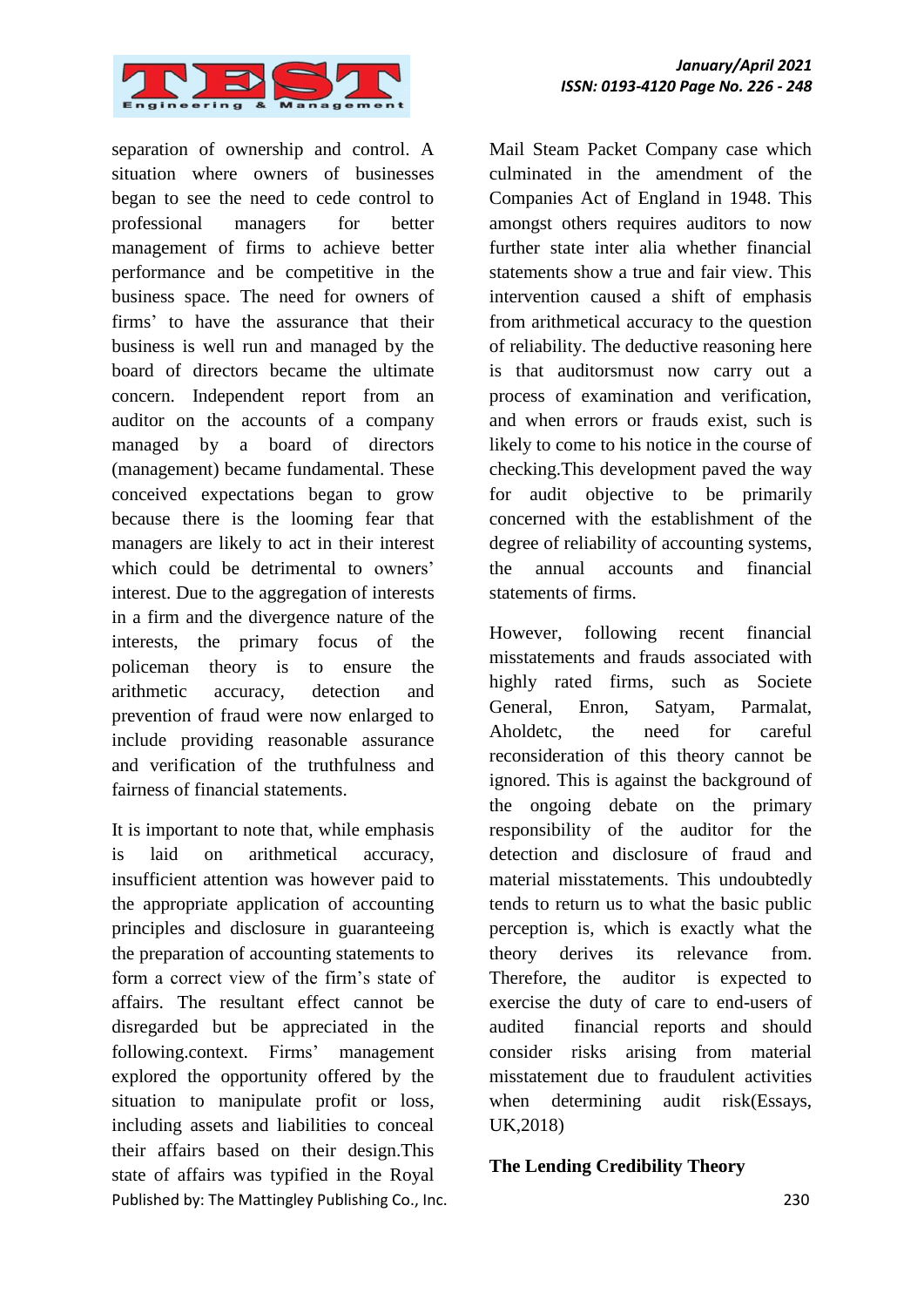

In the view of Hayes et al (2005), the theory suggeststhat another public perception of the primary function of an audit should be to add credibility to financial statements. The credibility phenomenon is observed because audit as a deliverable service is what auditors sell to their clients through their professional audit expertise by examining the accounts and giving an audit opinion on the state of affairs as the financial statements. Contextually, it does infer that audited financial statements are perceived to have certain information that confers certain levels of credibility. The credibility question is perceived to have been responsible for owners of the business and other interested parties to gain confidence that the entity may have been run based on known accounting principles and in compliance with accounting standards and other regulatory requirements. In this wise, the users of financial statements believe that they gain certain benefits occasioned by increased credibility and these benefits can be considered within the spheres of improved investment decision making on account that audited financial information are reliable (Ittonen,2010).

Published by: The Mattingley Publishing Co., Inc. 231 It is a known fact that in every human society, economic decisions are usually based on certain available information at a point in time, particularly the time the decision is to be made. The lending credibility theory lay the premise that lenders of financial resource would only be prepared to lend to firms on account of their past and current financial statements that have been subjected to an independent audit through which they can only procure credibility to rely upon. It does mean that in granting a loan to a firm, the decision by

a bank or financial institution to do so, would be on the existing financial relationship built over time with the firm, and based strongly on the previous and current condition of the firm as shown and disclosed on its financial statements and other associated reports considered relevant. Importantly, it is the expectation that if decisions are to be made they should be seen to be consistent with the decisionmaker intention; the information used in the decision process should be reliable. This is important because it has been observed that inefficient use of resources could arise due to the application of unreliable information which can be detrimental to society as a whole or the decision-maker in particular. Lending decisions made based on false and unreliable financial statements have had an uncomplimentary, devastating and consequential effect. Such consequence could manifest in three dimensions. It could make the borrowing firm unable to repay the loan and the interest element; the lending institution could lose both principal and interest component; while another company that could have had access to the loan facility and use it effectively is deprived.

It is important to appreciate the fact that there is an increasingly manifestcomplexity of society and market which has generated cause for concern about a higher probability for provision of unreliable information by firms. This is not farfetched and is not unconnected with certain factors which include remoteness of information, voluminous nature of transaction data and existence of complex exchange transactions of firms. The interaction of these factors is assumed to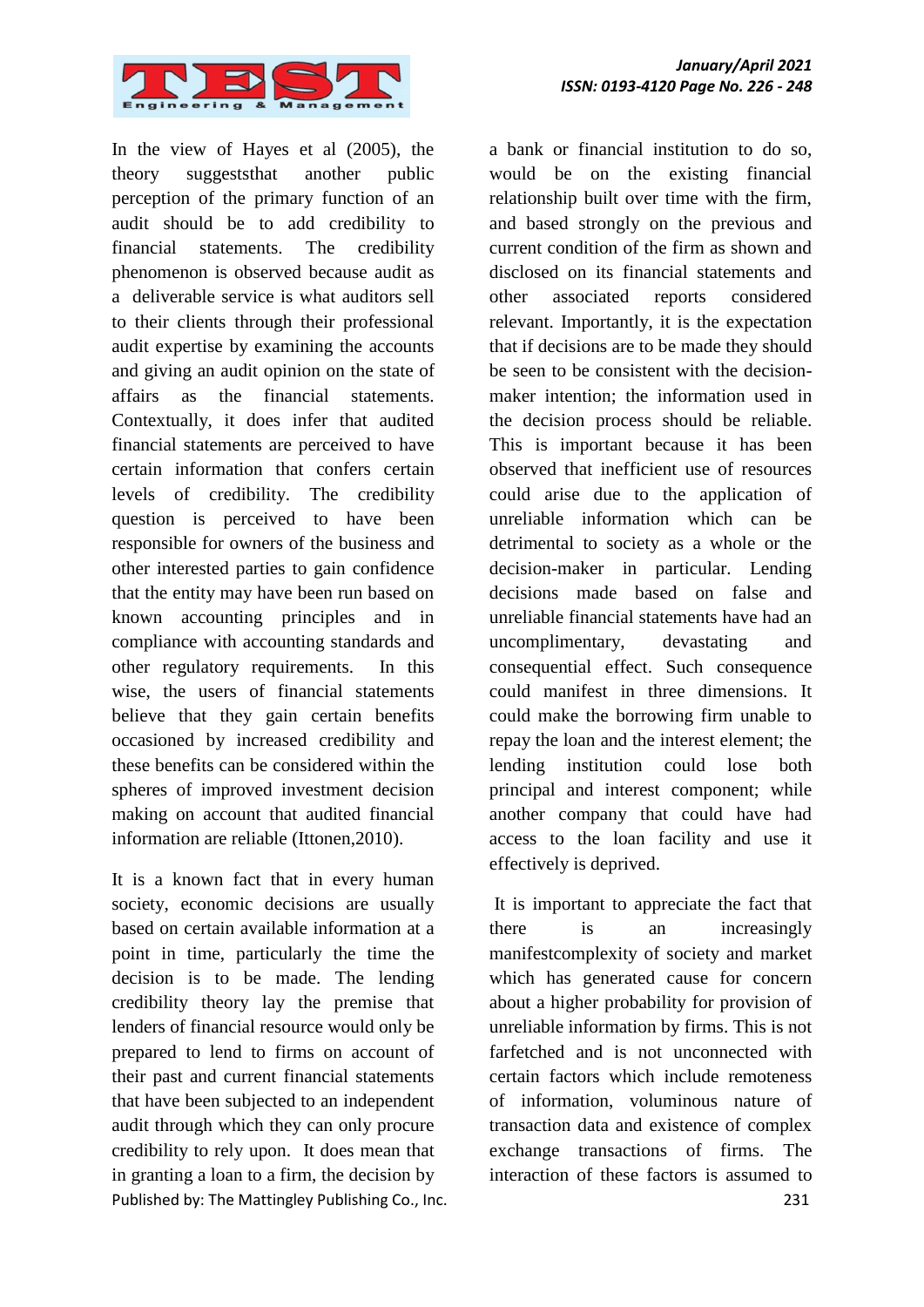

create some level of uncertainty about a firm in terms of provision of reliable financial information by firms' management consequent upon which users of financial information may base their investment decision. To mitigate this problem the choice of the decision-maker is to develop a mechanism suitable to guarantee the assurance of the information and its reliability to the decision.This he/she does by exercising care in weighing the cost of obtaining more reliable information as against the benefits expected. To obtain reliable information on firms, the decision-maker require some form of verification (audit) to be performed by an independent person with requisite qualification, knowledge and experience by statutory provisions, accounting methods and auditing standards.The information obtained from audited financial statements is believed by users to fits the description of reasonableness, completeness and unbiasedness that qualifies credibility. An audit performed by an independentparty is assumed to confer the quality of credibility on financial information which the lending credibility theory tries to highlight andespouse.

Published by: The Mattingley Publishing Co., Inc. 232 The theory presumes that audited financial statements contain information that is used by management in some ways to enhance stakeholders' faith in management stewardship (Volosin,2007). Stakeholders are expected to make judgments based on information they receive and in doing so they must show faith that the audited information presented by management indicate a fair representation of the economic value as well as the performances of the firm or organization.

With an audit performed it tends to reduce information asymmetry as it is believed that management has more and knows more about the firm than other stakeholders and may be tempted toprovide biased information or better still hide some relevant information and refuses to make such disclosures. Thus the theory suggests that addition to credibility to a financial statement is an integral part of auditing. Audited financial statements boost users of information confidence in organizations financial records and management stewardship. It also improves their quality of investment decisions or new contracts based on reliable information. The credibility gain on account of the audited financial statement is expected to affect stakeholders decisions and help shareholders repose trust in management, and by so doing reduce information asymmetry between stakeholders and management (Essaya, UK,2018).

# **Theory of Inspired Confidence (Theory of Rational Expectation)**

According to Limperg (1932), the theory main focus bothered on the demand and supply of audit services.It maintained that the demand for audit services is a result of the direct consequence of third parties participation (interested parties) in the affairs of a company. These parties by their interest in the company and desire to protect such interest ensure that managers act in their interest by seeking some form of monitoring. In this context, they demand accountability from firms' management in return for their investment interest in the firm (Volosin,2007). The belief is that the release or issuance of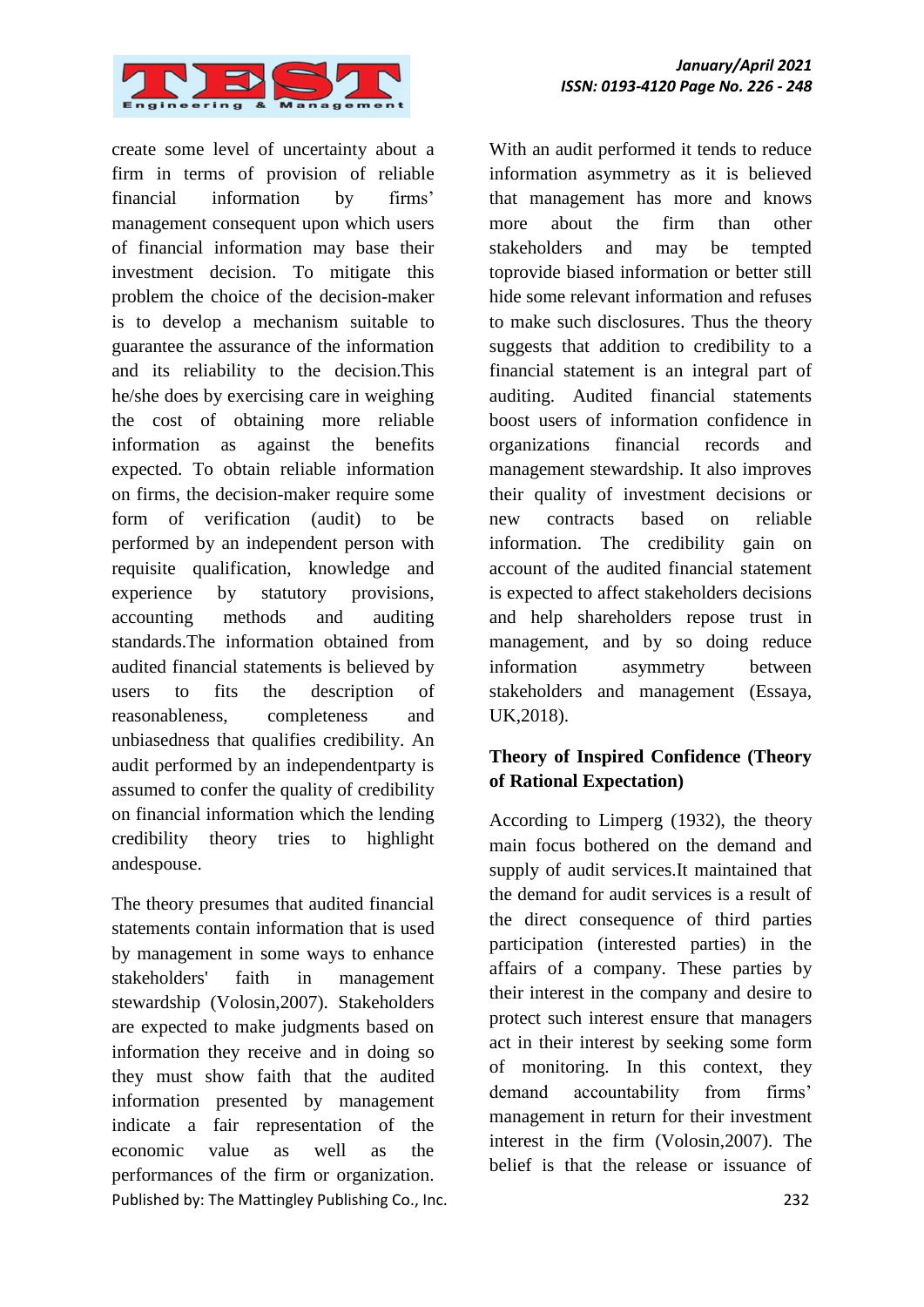

periodic financial reports by management though tends tofulfil the accountability sought for; such reports could be biased since outside parties do not have direct means of monitoring. This was possible as a result of the divergence between management interest and outside stakeholders' interest which makes it important for auditing such information.The monitoring process (auditing) of management actions offers an opportunity to confer some level of unbias and reliability on information contained in annual financial reports. In achieving the monitoring on their behalf, an audit by an independent person of the accounts and reports of firms is necessarily germane. An audit exercise conducted by an external auditor supplies audit assurance which is expected to meet public expectation, as the auditor would always strive hard to do that (Limperg, 1932).

Published by: The Mattingley Publishing Co., Inc. 233 The presumptive underlining of the theory unambiguously illuminates the demand for monitoring of managers' action from the prism that in a firm, there are varied interest groups concerned with the protection of their investments and interests. The need for an independent audit to be performed on the accounts and financial statements becomeimperative. This is particularly important because users of financial information are believed to take account of all available information that would influence their decisions, use the information intelligently and ensure no systematic mistake arises. As such the principals (interested parties) would not be deceived by agents consistently. The theory provides an opportunity to foresee the divergence of owners (principals) interest with that of the agents and the

need to take the necessary steps to insist on putting in place an external audit monitoring mechanism. With such a mechanism in place, the agent is left with no choice but to reduce agency costs and the demand for monitoring activities (Alchian and Demsetz, 1972).

The theory has implication alsoto agents which arguably is of fundamental importance. With the theory, the agency expects that the principals will be of the view that: agents self-interest will diverge from principal interest; principal would be able to estimate the effect of such divergence of interest and as such be able to adjust prices through the offering of compensation plans or bonus to reflect agents related to cost and expected activities. It is pertinent to point vividly that the theory tends to portray a normative approach about the role of an auditor. It believes that an auditor is expected to act in some ways as not to disappoint the expectation of rational outsiders.Also, the auditor should not equally arouse greater expectations in his audit report other than what his examination revealed or justified. Whatever the audit technology deplored by an auditor, he is expected to do enough in his audit assignment to meet reasonable expectations of the public.

The theory though focused on both ondemand and supply of audit services. The demand for independent audits enables outside parties in a firm to monitor any material misstatement or bias in financial reports. The supply of audit services on the other hand should as a matter of significance satisfy public confidence and meet societal expectations. If society happens to lose confidence in audit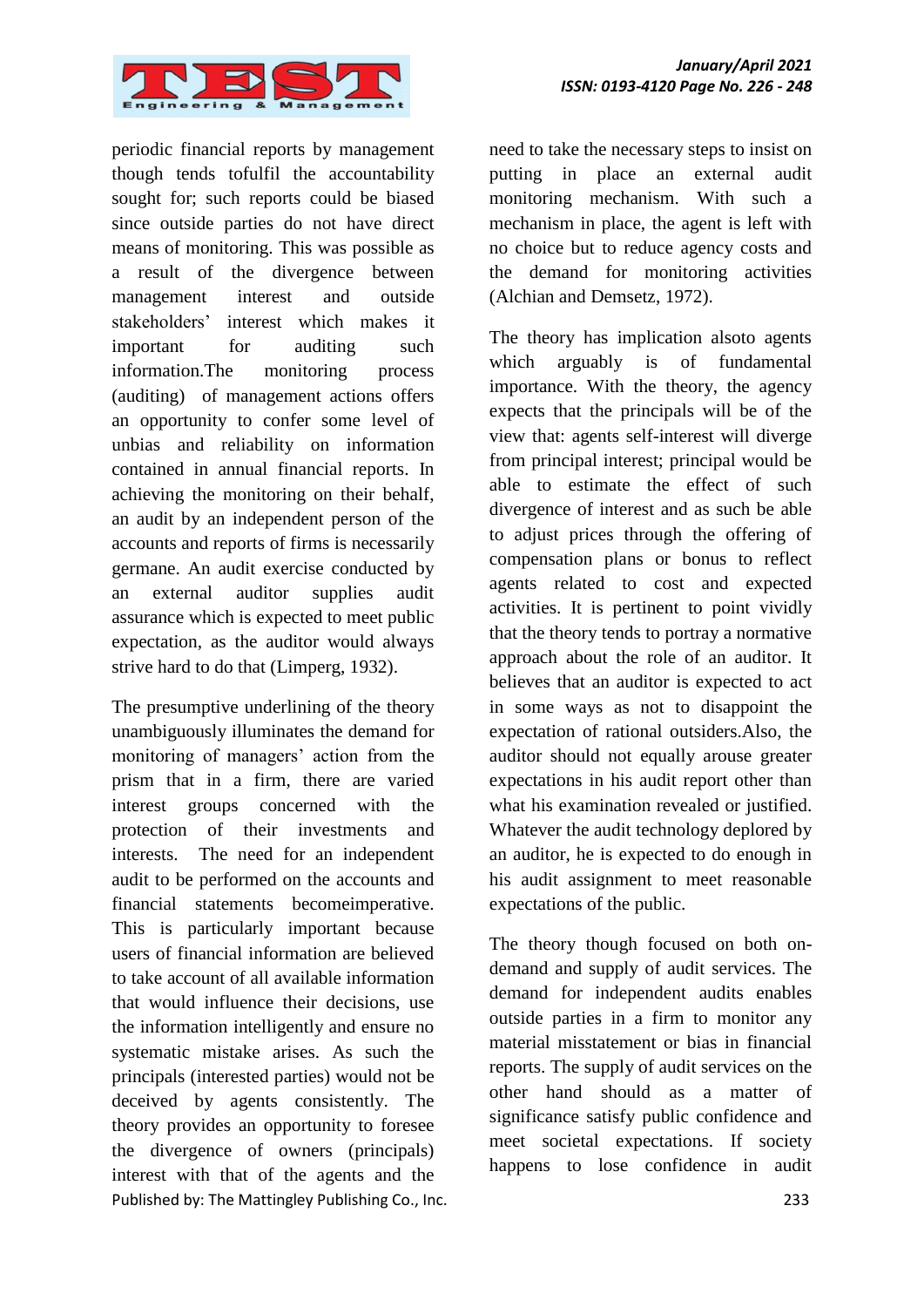

opinion, the social usefulness of audit may cease; as audit does deliver benefits to users of financial statements (Essays, UK, 2018). The theory connects society's needs for reliable financial information to the technical possibilities of auditing meeting those needs.It also takes into cognizance the evolution of business community needs and techniques of auditingThe changes in the needs of the business community also affect the changes in the auditor's function. Companies incur auditing cost for having their financial statements audited because there are external users who need a reliable financial statement to aid their decision making.The confidence inspired by auditing is borne out of the views formed by external users on the general understanding in the society that audit provides a form of assurance. Changes in auditing do influences different levels of confidence in the society depending on the needs of the particular user and the particular circumstance ( Carmichael,2004).

#### **The Agency Theory**

According to Watts & Zimmerman (1978), agency theory views a company as a web of contracts. It assumes the existence of several interest groups in a firm (such as shareholders, bankers, suppliers, customers, employeesetc). These individual groups have the interest to pursue and protect. According to their specific interest, they make some form of contribution to the firm in return for a given price. Management task as expected is to coordinate the groups and related contracts ensuring that optimization is realized. For instance, management would

Published by: The Mattingley Publishing Co., Inc. 234

need to pay high dividends; haggle to pay low-interest rate; purchased supplies at low cost; charge moderate prices on goods and pay competitive wages to employees. The theory tries to describe a relationship where one party (principal) delegates work to another (the agent). It is concerned with resolving problems in relationships bothering on conflict of interest and risksharing were given the divergence of risk attitudes of different parties (Eisenhardt, 1989). It also depicts agency relationships in a contract where one or more principals engage another person or group of persons as their agent to perform service on their behalf. (Jensen and Meckling, 1976).

The theory also assumes separation of ownership from control andprovides an opportunity where parties in the relationship strive to maximize their utilities which tend to create a high level of probability which forces the agent to decide or choose to act in his interest as against the principal interest resulting in a conflict of interest problems.Anaudit is considered relevant in these circumstances because it is perceived to meet the expectations of stakeholders. However, auditors are not only appointed in the interest of third parties but also in the interest of management.The theory is associated with conflict of interest between shareholders and management of firms, which suggest that a less informed party (shareholders) will demand information that monitors the behaviour of well– informed firms' management.The audit of financial reports is one form of such information, that would provide shareholders with independent assurance about the activities and development in the firm (Volosin,2007).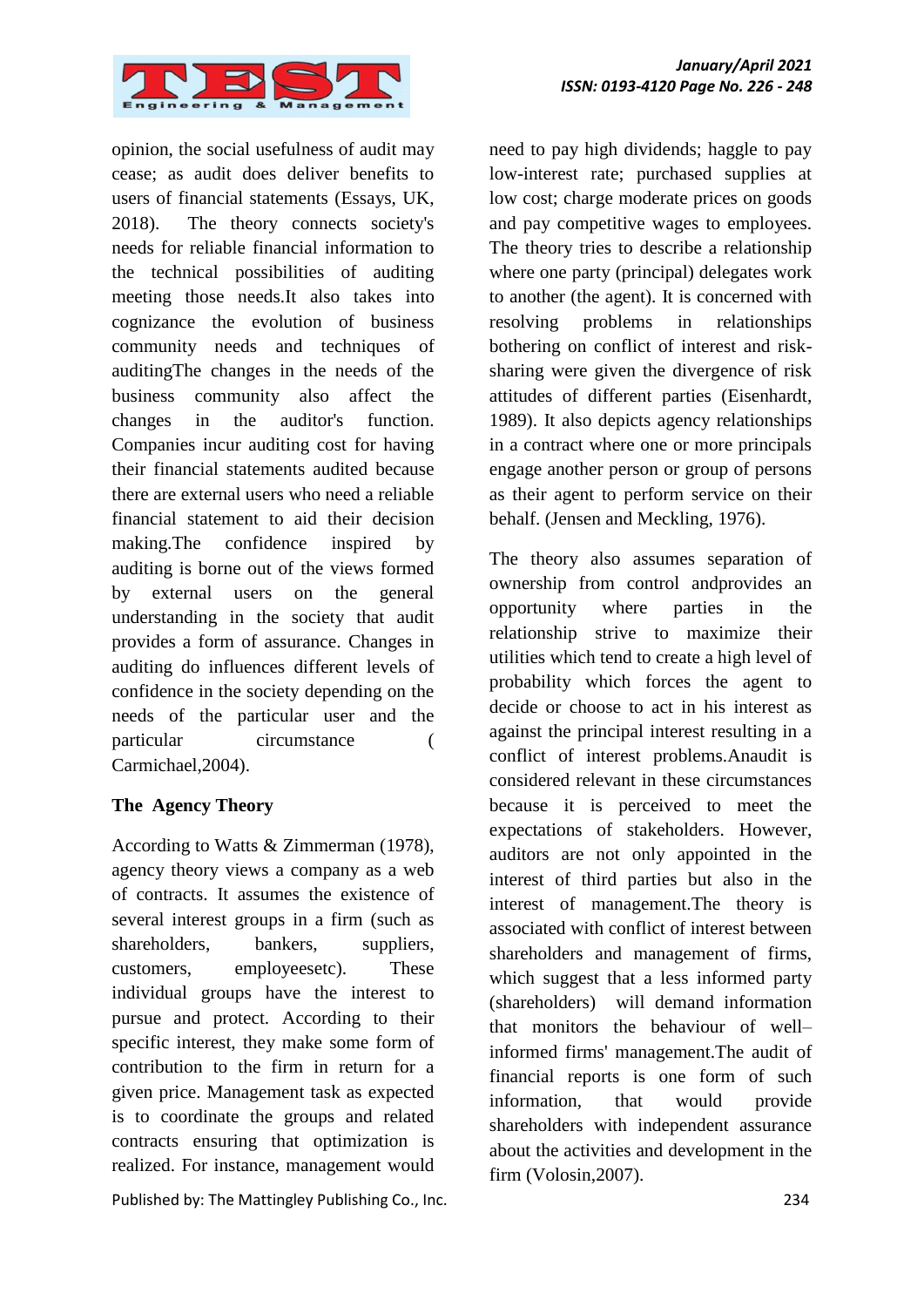

Agency relationships are fraught with several problems which audit tends to mitigate as a control mechanism associated with some forms of costs, such as monitoring costs (cost of monitoring the agent), bonding costs (costs incurred by agents for ensuring that he/she do not take adverse actions against the principal(s)) and residual loss (losses that occur despite the monitoring and bonding costs) (Essays, UK, 2018). Apart from the information asymmetry problem associated with agency theory, there is also risk sharing. Risk-sharing appears to be a noticeable and escapable problem in an agency relationship. This happens because agents may have different risk attitude from that of their principals in the contracting process. The process creates some costs which are capable of impacting negatively the principals' interest and further enhance the agent interest. Adilemma situation ensues in the process which can be mitigated by engaging in a monitoring process that goes with some level of costs. Such monitoringcosts cover the cost of principals, ensuring that accounting systems and financial statements are subjected to external audits.Agents on the other hand equally incur contracting cost in the form of external financial reporting and internal controls (Adams, 1994).The theory is found to provide a theoretical foundation for accounting and auditing. It illuminates the framework for greater understanding and explanation of the behaviour of business actors.This is particularly so because acompany (firm) is viewed as a network of contracts upon which the agency theory was developed. This account for why the theory is important for examining the use of

Published by: The Mattingley Publishing Co., Inc. 235

information for contracting purposes and how such information provided can be used to persuade managers to act in the interest of owners (Ng, 1978).

The theory as documented in the extant literature has two strands which are the positive agency theory and principal-agent theory. Each of the theories has its specific focus and what it portends to explain. Thepositivist aspect focused exclusively on the relationship between the owner and manager of public companies identifies situations where there is the tendency of is a divergence of interests and describes the possible instruments to apply in limiting the opportunistic behaviour of agents.Such includes the option of setting up incentives for agents and limiting the conflicting activities of agents by the establishment of control mechanisms to forestall conflict of interests (Jensen and Meckling 1976). The principal-agent theory concentrates more on modelling the general relationship that exists between the principal and agent (Jensen,1983). It represents the trade-off between the cost of measuring the agent's behaviour and the cost of measuring outcomes cum transferring risk to agents (Eisenhardt,1989). The nature of the principal-agent aspect is more mathematically oriented in comparison with the positive strand of the theory. This feature confers an advantage on it and makes it more easily possible to observe relationships between several actors such as employees-employers, creditorsshareholders, managers-creditors, government-taxpayers, shareholdersbondholders and buyer-supplier relationships. It is also used to explain the supply side of the audit market where audit contribution to third parties is concerned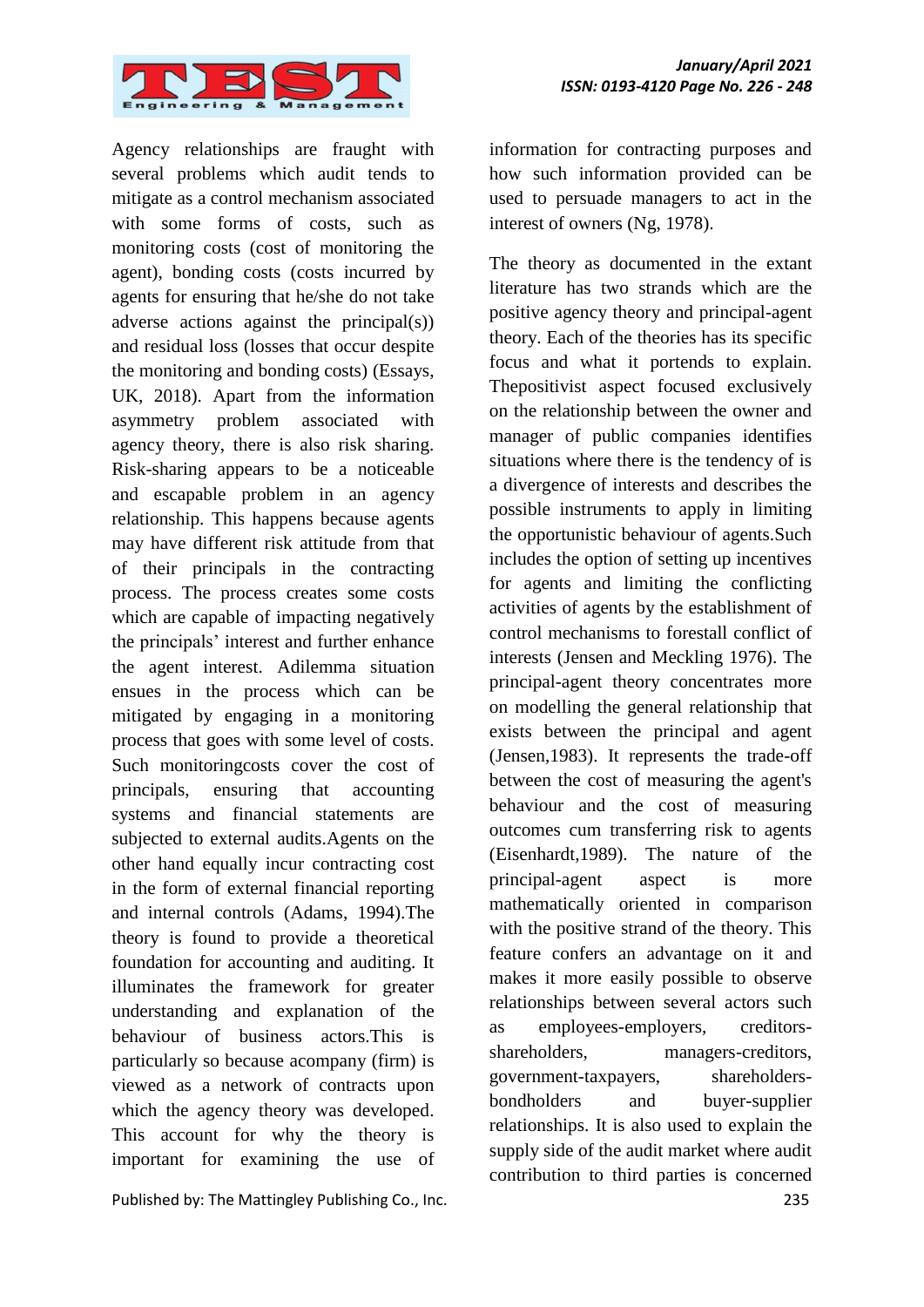

with the determination by the probability that errors, irregularities and fraud would be detected in the financial statements by the appointed auditor and has the willingness to report them even when it is against the wish of management.

The observable underlying assumptions of the agency theory can be summarised as follows:

- i. The efficiency of the principal and agent relationship is impacted by individualistic and opportunistic interest held by both party
- ii. The relationship is worsened by incomplete information and uncertainty
- iii. As such the principal elects to monitor the agent behaviour. This achieved by offering incentives to the agent through employment contracts that seek to align the agent interest with that of the principal
- iv. It is about a trade-off between risk and returns by the principal which in turn play a significant role in identifying optimal contracts in varying situations of uncertainty and risk preference.

# **Different Perspectivesof Agency Theory**

Published by: The Mattingley Publishing Co., Inc. 236 Agency theory is viewed from a different perspective in the extant literature. It is considered to be in the information economics literature when it was adopted in accounting research in the 1970s and 1980s. Eisenhardt (1989) opined that agency theory in the

early 1960s and 1970s broaden the risk-sharing literature. This made the existing literature focused on the risksharing problems which arose because of the different attitudes towards risk by the cooperating parties that are expected to work together in an organization. In the cooperation one party (the owner of the organization) delegates decision-making responsibility to another.From this background, the theory tends to provide an additional prism on how two or more parties with different goals and division of labour may behave. Managers who are one of the parties are no longer seen to be in the passive reactor to information systems but behave with self-interest that may be prejudicial to owners interest. Therefore giving due recognition to the role of accounting information in organizational decision making, agency theory appears clearly to have provided a framework that can be deployed to predict managerial and organisational behaviour which has continually attractedaccounting researchers' interest up to the present day.

The theory was further enriched by Jensen &Meckling (1976). The authors made a theoretical premise of the principal-agent relationship in terms of a metaphor of a contract in modelling the optimal outcomes of the relationship. Firms are seen as legal fiction which describes a nexus for a set of contracting relationships among different individuals. The contracting relationship gave impetus which ordinarily elevated the importance of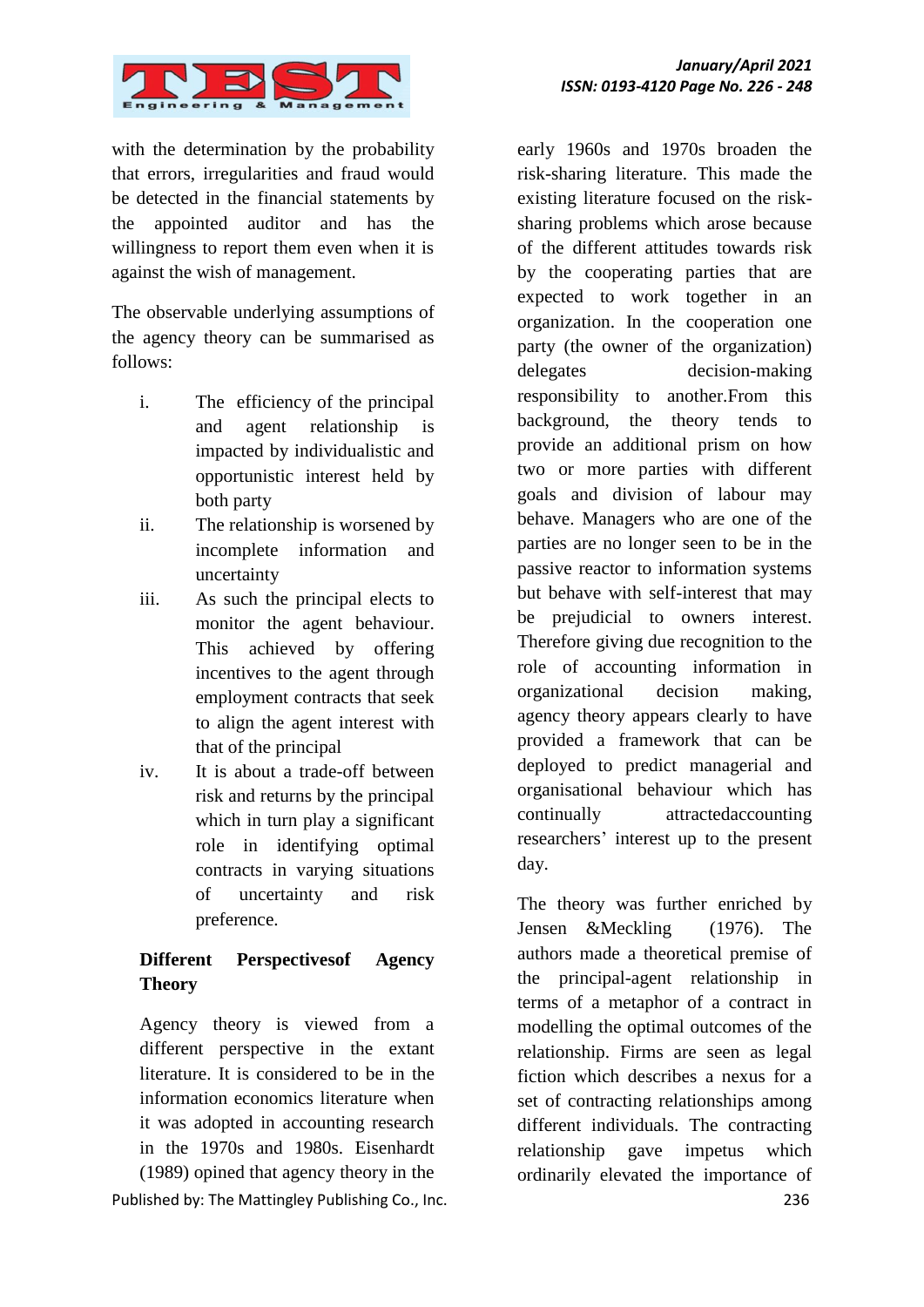

effective and efficient employment of contracts in trying to align the agent's behaviour with that of the principal.The design of such employment contracts led to issues of self-interest and risk preference, the organization (goal conflict among members), and information acquisition (availability and cost of acquiring information) (Eisenhardt,1989). The theory has indeed enabled accounting researchers toidentify the efficiency of behaviour-oriented contract (salaries and organizational position) as against the outcome-based contract (commission and stock option) under a given set of assumptions. It has also made it possible for models to be developed for the theory.The modelling proceeds first by making a compensation contract with the agent which specifies the performance measures the agent compensation is judged.This is followed by the agent's decision to choose a vector of actions to carry out the contract terms.This includes engaging in operating decisions, financing decisions and investment decisions. The actions ofthe agent in the decision areasmay not be fully observed by the principal and this brings about the attachment of the stochastic term to the agent output. While it is assumed that events beyond the agent control may occur and are likely to affect the output.As such both the principal and agent are expected to assume a certain level of risk.However,the greater the amount of risk assumed by the agent,the higher would be his/her compensation. It is this risk preference of the agent that

Published by: The Mattingley Publishing Co., Inc. 237

results in adverse selection and moral hazard issues that may pose a serious problem by way of increased risk to the owner's investment in the organization.

Apart from the modelling feature of agency theory, one most commonlyheld belief about agency theory is that it is situated in the economic model of man ( Shapiro 2005). But Jensen and Meckling (1994) disagree by denouncing this interpretation. They contend that the theory is grounded in the Resourceful, Evaluative, Maximizing Model (REMM)This according to them closely replicate human action, and the economic model of man is just a simplified version that does not t reflect the spectrum of human behaviour. However, the increased adoption of agency theory has continued to be on the riseas witnessed in the 1980s. This was necessitated most especially when companies began to replace the known corporate logic of managerial capitalism with a growing perception that managers are agents of firms' shareholders (Zajac, andWestphal, 2004). In summary,agency theory in the eyes of the modern corporation could be viewed in the context of effects and prescriptions as it relates to the separation of ownership & control, nexus of contract; conflict of interest, moral hazard & agency Costs arising from the effect of separation of ownership from control, and monitoring and incentives as the prescription, where managers are the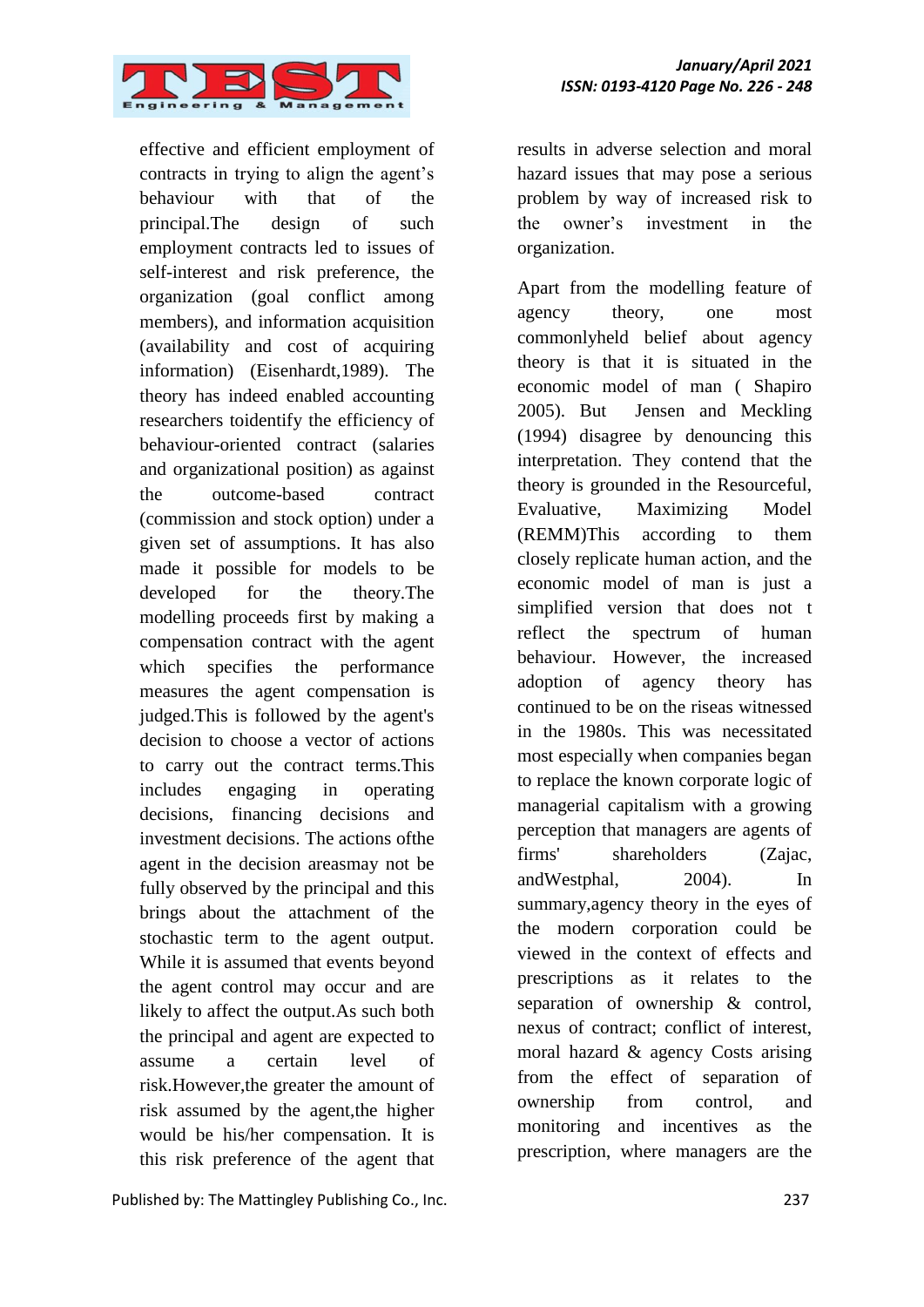

agents and shareholders are the owners of the business

#### **Signalling Theory**

The theory attempts to explain how informationasymmetry affects the voluntary supply of financial information (Akerlof, 1970). It assumes that third parties face the risk of uncertainties in terms of quality and state of a firm while managers are seen to be in an advantaged position to reduce uncertainty by disclosing information believed to respond to the need of interested parties or may decide to maintain the information advantage they have over external investors (Ittonen, 2010). External investors are faced with difficulties that make them unable to identify profitable/good companies to invest in. The difficulties experienced makeinvestors either undervalue profitable firms or overvalue unprofitable firms. The concomitant effect createsmarket inefficiencies due to the existence of information asymmetry. To overcome the information asymmetry problem, emphasis on financial reporting and independent audit became desirable by third parties as a dependable monitoring mechanism. Such mechanisms compel management to further reduce their overly optimistic disclosure to embrace full disclosure in publishing accounting figures in financial statements. The accounting figures published are used frequently by owners (principals) to monitor

Published by: The Mattingley Publishing Co., Inc. 238

whether contractual obligations are complied with and to restrict managers in exercising powers that seek to promote their interest (Watts& Zimmerman, 1979). The belief is that the accounting numbers are not always considered as an information system for managers because a firm's internal management accounting isassumed to capture the firm's actual financial position for management purposes.

Information asymmetry as found in the literature leads to the problems of adverse selection and moral hazard. Adverse selection is said to occur when the principal is unable to observe the agent's behaviour but not his/her performance. It is a situation where an agent performance cannot be measured properly due to weak performance measurement indicators which creates a high probability for the agent performance to be below expectations (Soltani,2007). A moral hazard indicates a situation where the agent has information, act inefficiently and whose interest is not aligned with the principal's interest. As such the principal is unable to monitor the agent actions but is only able to measure his performance using some forms of contract employment. This in a way provides an opportunity for the agent to modify his action in such a manner to fulfil the performance measure set for him but may worry not about whether his behaviour is what the principal desires (Ittonen,2010). Auditing and accounting mechanisms have been identified as control tools to help ameliorate the agency problems.Stewardship as well as the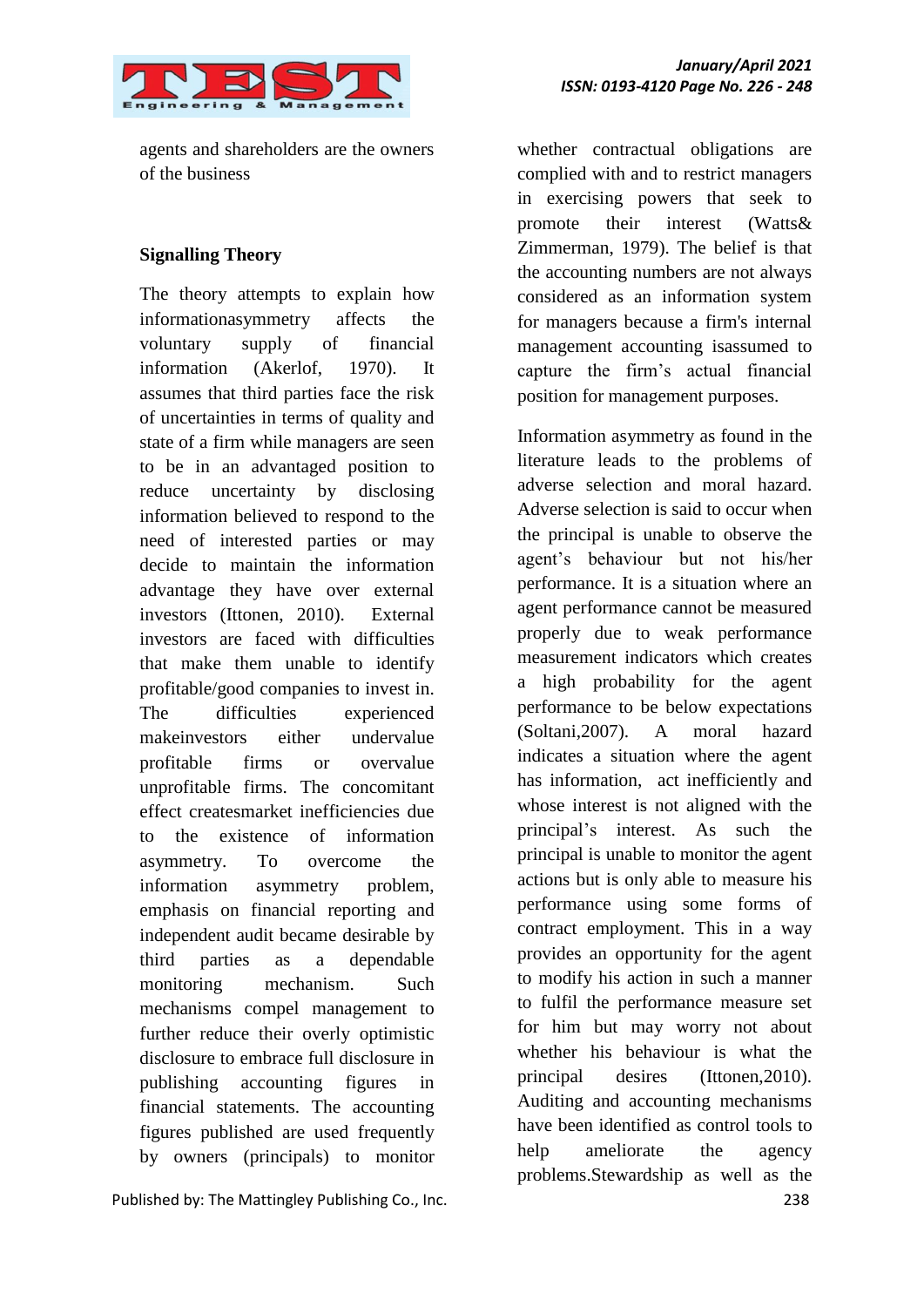

credibility of financial information disclosure on the part of managers are enhanced by the mechanism of regulation, auditing and capital market intermediaries (Healy and Palepu 2001). Relevance and assurance of accounting numbers can only be appreciated and guaranteed considerably when prepared by accounting regulations (generally accepted standards) which serve as guidance, and are monitored (audited) which serves to show whether there was full compliance with the regulations and ensure that full disclosure is done. Full disclosure of accounting information closes the information gap between the company managers and investors, as well as between the informed and uninformed investors (Healy and Palepu, 2001).

# **Organizational Contextualisation of AuditingTheories**

Organizational economics generally provides an illustrative platform to evaluate the work performed for a principal (an employer) by an agent (an employee). This is somehow consistent with the agency relationship that does exist between attorneys and clients, though distinct in some forms because it is subjected to the mechanism of auditing and accounting monitoring. Observably all the auditing theories tend to highlight what owners and third parties face in terms of information asymmetry and conflict of interest on account of the agent'sactions in decision making of the firm, including accounting and disclosure behaviour. This bothers onthe greater involvement

Published by: The Mattingley Publishing Co., Inc. 239

of the agent in the firm affairs, his unfettered access to information at no cost, whereas such information is not readily available to the principal or third parties. The economics in this milieu understandably leads to several considerations of the probable costs and benefits associated with agency relationship. A beneficial agency cost from the standpoint of owners of the business represents an increase in shareholders wealth while an unwanted agency cost indicates a conflict of interest between the principal and agent arising from agent actions. This could manifest in the form of manipulation of short term earnings at the expense of long term performance to earn compensation or bonus.

This account for one of the reasons why agency costs have become one notable managerial tool used in controlling agent actions where companies are managed by managers or non-owners. As a managerial tool, agency costs has provided an opportunity to show how well an agent (manager) has succeeded in fulfilling his/her fiduciary responsibility to the principal (owner). Apart from the agency cost instrument, several mechanisms such as reward systems, decisionrights and performance evaluation systems havebeen used in different company milieu as management controland mitigation tools for agency problems.Importantly, onecannot ignore the significanceof accounting regulations and auditing mechanism as indispensable monitoring instruments that tend to streamline agent actions and behaviour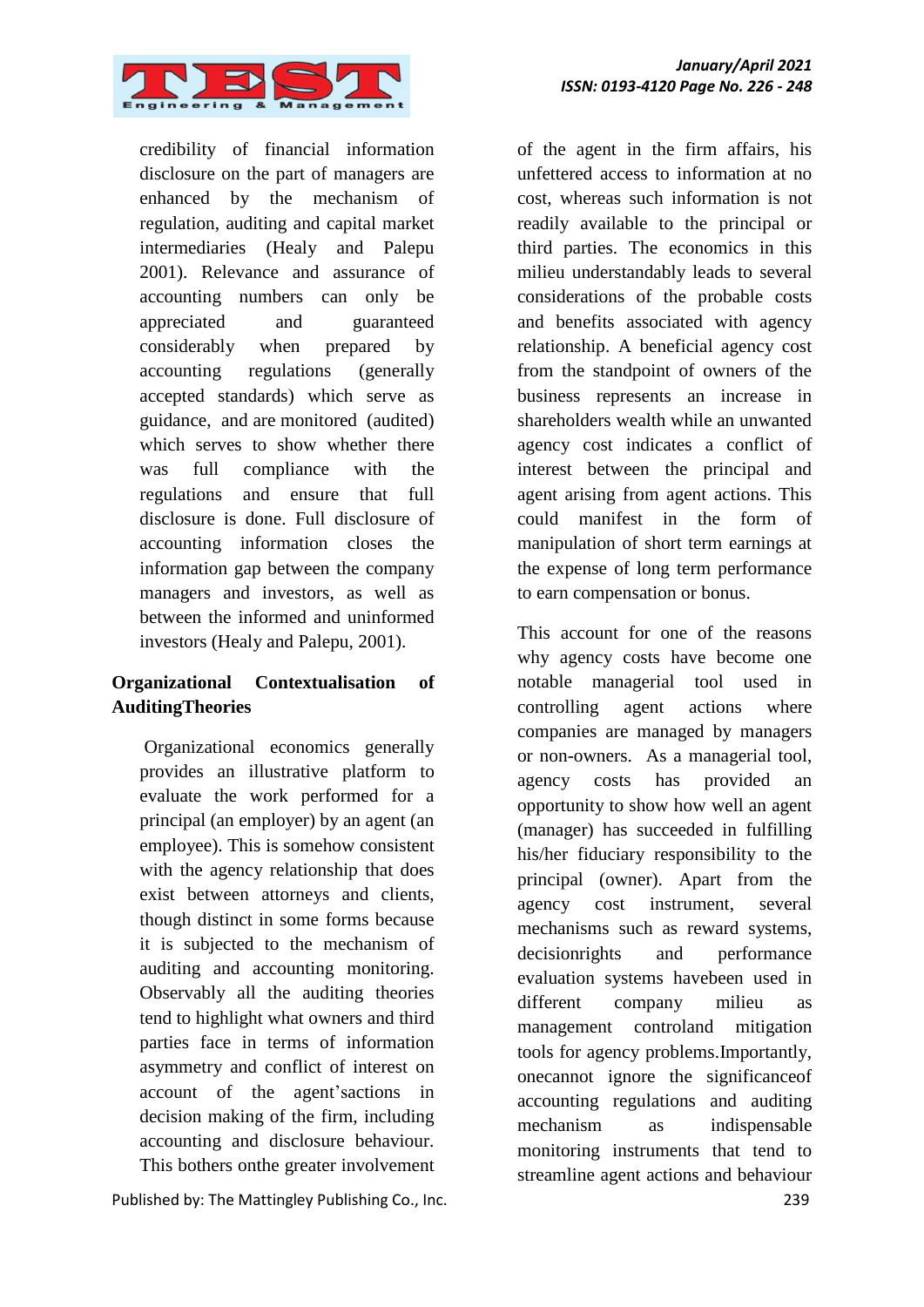

to align with the interest of the principal.These mechanisms have been identified to be very important hence they constitute a significant aspect of a firm's corporate mechanism.

# **Underlining Hypotheses That Describe The Role of Auditing**

Auditing theories from the foregoing review tend to succinctly provide the prognosis that heralded the existence of auditing and why auditing service is desired in the first instance. While auditing importance cannot be discounted, its role has been highlighted and given prominence by several hypotheses from the extant literature. Wallace (1980) proposed three hypotheses which seek to explain the role of auditing in both free and regulated market. These are the monitoring hypothesis, the information hypothesis and the insurance hypothesis. An exposition of each of the hypotheses describes the various roles audit plays in a different organizational context.

# **The Monitoring Hypothesis**

Published by: The Mattingley Publishing Co., Inc. 240 This hypothesis assumes that when decision-making power is delegated to one party as noted in the agency theory, the agent is motivated to agree to be monitored if the benefits arising from the agent activities exceed the related costs.This applies to virtually most cooperative relationships in an organization setting,not only those relationships between managers and owners, shareholders and creditors but also those at different levels of management in companies, and

between government and taxpayers(Wallace, 1987). The hypothesis strives to solve problems likely to arise from moral hazard and information asymmetry between the principal and agent (Beaver,1989). These two principal and agency problems are referred to as hidden action (moral hazard) and hidden information (information asymmetry) ( Arrow,1985). Public disclosure is another way of propagating the monitoring hypothesis.In this case, an independent auditor can be hired to inspect and verify the information environment of the firm. Auditing from this standpoint is a form of controlling for the monitoring hypothesis.

Beaver (1989) asserts that the agent chances of withholding material information from shareholders are reduced by audit. The relationship between the board of directors and the auditor also influences the monitoring of management. Such a relationship further increases the shareholders monitoring power. The mechanism of independent audit committees enhances external auditor independent position about negotiations, increases the quality and effectiveness of audit engagement that impact the monitoring process (Ng & Tan, 2003). The reforms in control environment regulation for public firms have again placed higher demand for independence and expertise of board members. In the same vein auditors and management are now mandatorily required to issue reports on internal controls.These interventions have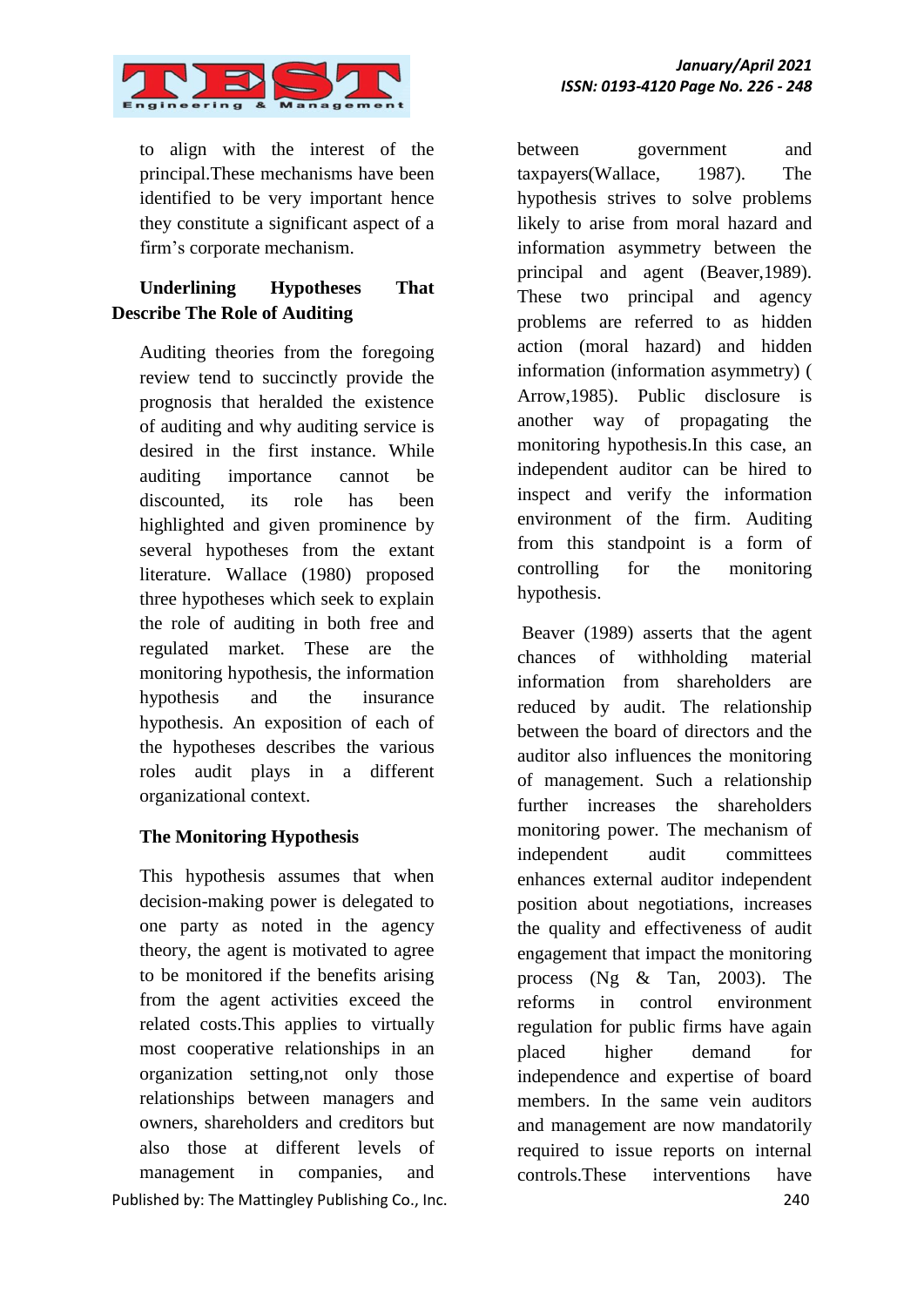

attempted to further increase and strengthen the auditor monitoring role over management.

#### **The Information Hypothesis**

Published by: The Mattingley Publishing Co., Inc. 241 The information hypothesis assumes that agents are expected to provide information that is useful for users to make economic decisions (Higson, 2003). It is somehow an alternative but complementary to the monitoring hypothesis. It does not only stress financial reporting but insists that the information reported should be useful to users.It is argued in the literature that demand for audited financial statements is because they provide useful information to investors for decision-making purposes. Investment decision models are usually based on the net present value of cash flows and cash flows are seen to be highly correlated with information in financial statements.Hence audit is highly valued by investors as a mechanism for improving the quality of financial information (Wallace,2004). The information hypothesis in essence emphasizes that investors need financial information to ascertain market values which are bases for rational investment decision making inthe absence of an explicit contract with an agent (Wallace,1980). For principals (third parties) to rely on the information provided by agents (managers), there should be an incentive for both parties (principals and agents) to engage reputable

auditors(Hayes et al,2005). Although external auditing would not be able to eliminate information asymmetry it can diminish the asymmetry effect on a company's economic value (Soltani,2007).

The audit also tends to reduce risk concerning the use of the reported financial statement. The risk premium has been seen to represent an individual assessment of the extent audit will reduce uncertainty relating to reported financial information. As such audit can be regarded to be costeffective when the risk premium of an investor exceeds the cost of the audit to the firm (Wallace, 2004). Financial information quality tends to be improved by audit, as auditors engage in the process of checking and finding errors, this makes firm employees be more carefulin the recording of transactions and preparing financial statements. The accuracy of data generated also improve internal decision-making purposes by management and by external users, for improved credit and investment analysis,labour negotiations and regulation decisions (Wallace,2004).Access to private information oftentimes confers an advantage to the user as envisaged by the market. Investors tend to make gains from having access to private information but the efficient market hypothesis assumes that asset prices reflect all publicly available information.As such no investor can gain by using available public information.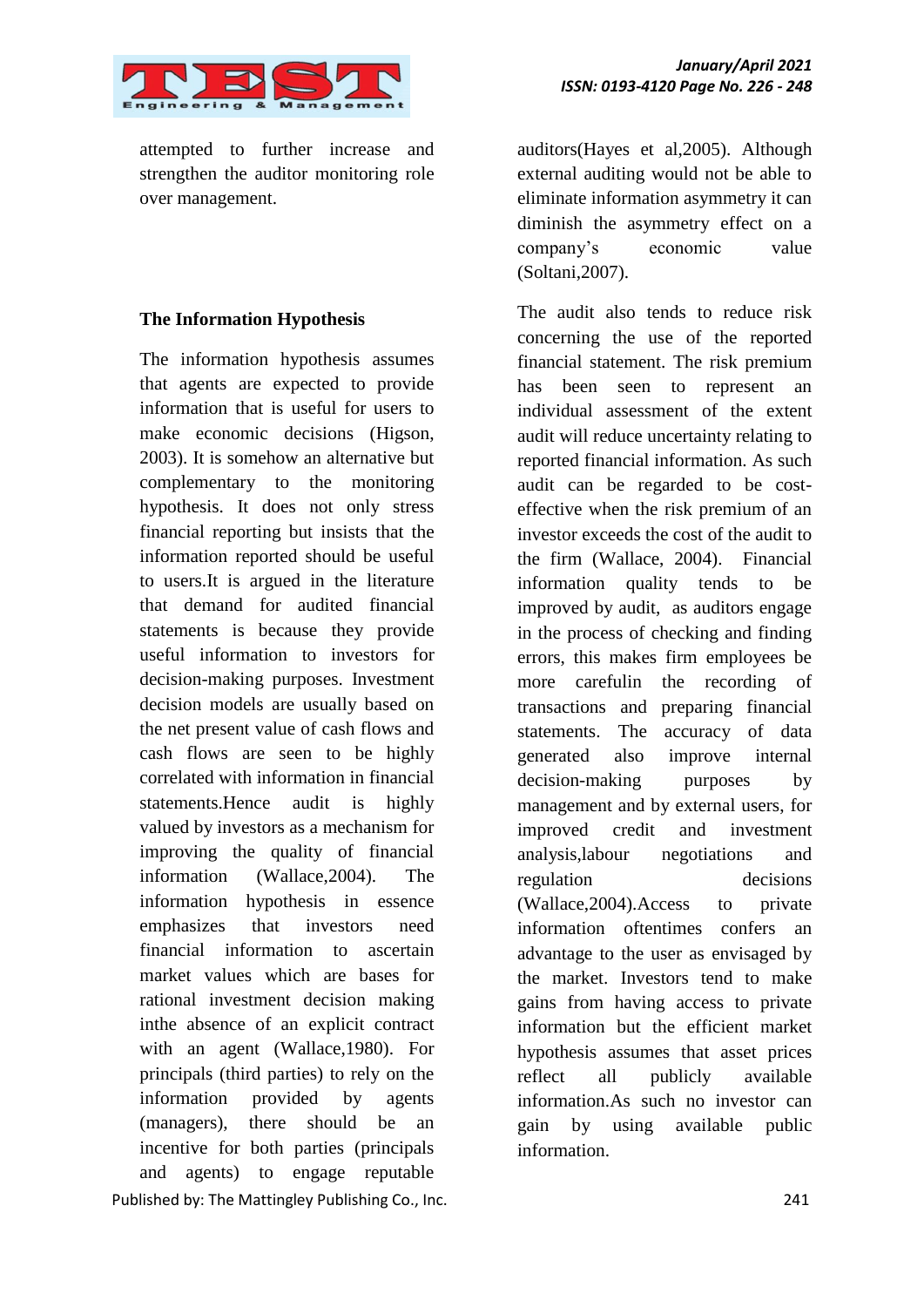

The Security and Exchange Act as a regulatory framework of activities of firms in every country requires that audited financial statements should as a matter of regulation be made publicly available. However, public announcement of audited results of firms causes security prices to adjust to such information (Taffler, Lu and Kauser, 2004). As such audit function can be evaluated about benefits arising from trade gains. Audit findings announcement may somehow confirm an investor expectation and current market valuations of a firm; however,the absenceof trade gains due to results of audited information does not show a lack of value for audited information (Wallace, 1987). The perceived credibility of the audited financial statement is found to affect interest costs (Wallace 2002) as well as underpricing of initial public offerings (Wllenborg (1999), including bankruptcy (Menon&Williams, 1994). The hypothesis generally highlights why investors demand audited financial information and the belief that audit improves the quality of financial information and users of the information use it to evaluate the riskiness of their investment.

#### **The Insurance Hypothesis**

This hypothesis tends to focus on how the demand for audit has led to the exposure of management and auditors to liability. The conduct of audit has given rise to holding management liable for the preparation of the accounts and financial statements, as well as the auditor for his reported

Published by: The Mattingley Publishing Co., Inc. 242

opinion on the state of affairs of the accounts.It demonstrates how the demand for audit evolved as it relates to management and auditor liability exposure (Wallace,1980). The hypothesis presumes that audit serves as insurance for managers while it shifts responsibility to auditors and lowers expected loss from litigation. It is intended to provide a conceptual framework for audit practice and guidance for the performance of audit function rather than as a theory for audit existence. The Securities and Exchange Acthas stipulated provisions that hold auditor and auditee (management)jointly and severally responsible to third parties on account for losses they suffer due to defects in financial statements. The shiftof financial litigation liability on data reported in the financial statement to an auditor has lowered expected loss from litigation as well as from related settlement issues to managers. creditors and other professionals operating in the securities market (Ittonen, 2010). As the cost of litigation relating to reported data tends to increase, insurance demand from managers and professionals that are involved in audit tendto alsogrow (Wallace,2004).

Business managers and professionals tend to expect insurance from auditors other than from insurance company due to several reasons. Ittonen (2010) recognized these reasons to include the following: First, audit function is seen to be firmly rooted in society, such that management decision not to hire an auditor is seen as negligence or fraud.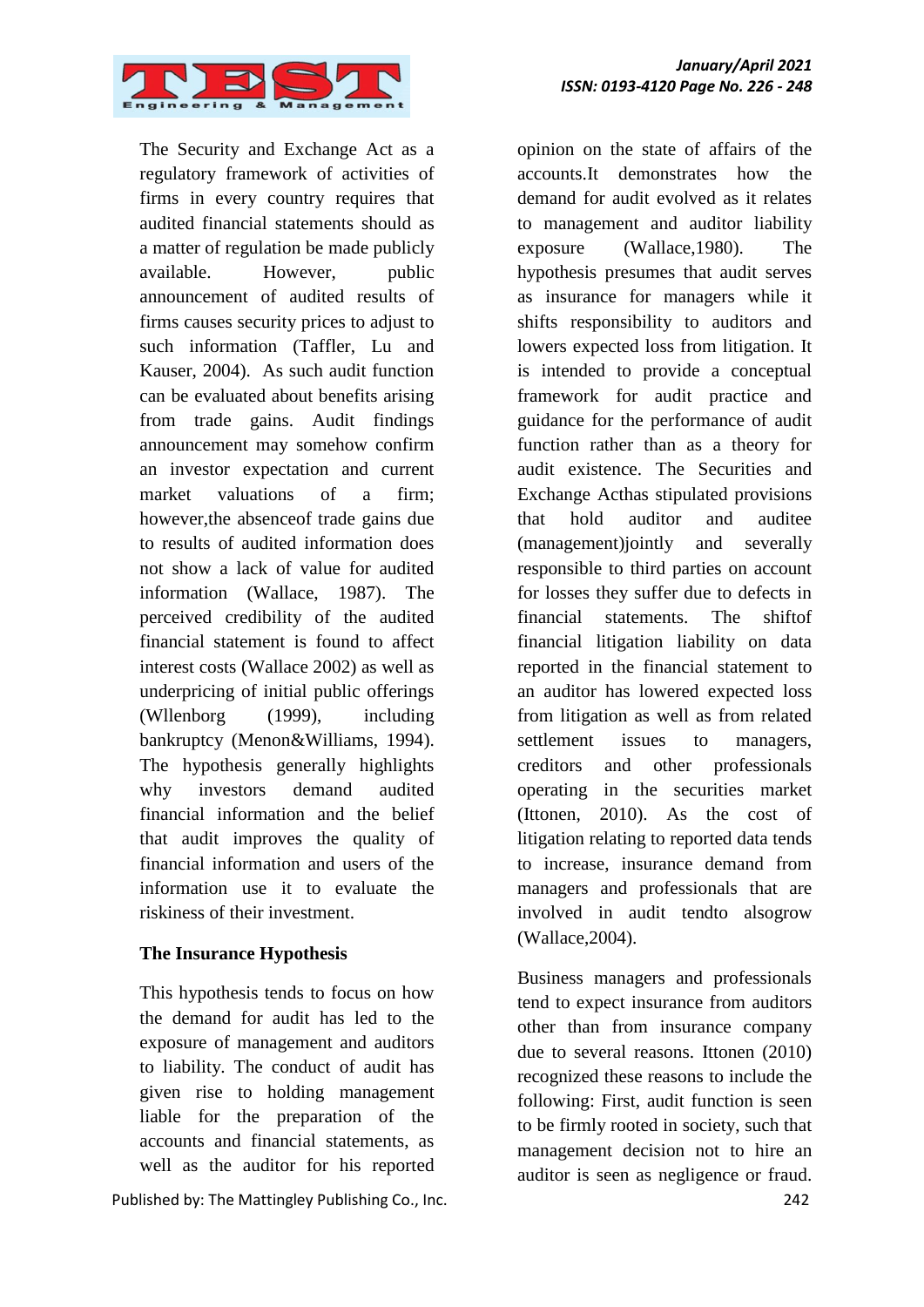

Secondly, accounting firms are believed to have an in-house legal unit that can defend them in case of professional liability suits. Thirdly, an auditor considers his/her reputation when faced with litigation suits. This isalso the case with managers who consider their reputation as well as the company reputation.Finally, auditors have deep pockets in terms of firms' bankruptcy or failure.Decisions made by courts to hold auditors liable for defective financial reporting have made society view auditors as a way of socializing risk. Fees charged by auditors are ways by which auditors spread the cost of a firm failure to other firms as well as to society through increased prices and reduced investment returns.Insurance companies on the contrary do consider the decision tolitigation as a choice between cost-benefit and out of court settlement. The audit is seen to provide efficient insurance cover as a codefendant whereas an insurance company is seen as a third party to the litigation. This is why auditors and management consider their common shared interest about the effect of litigation on the parties involved.

Published by: The Mattingley Publishing Co., Inc. 243 Studies conducted in this area have reported findings that have illuminated the insurance hypothesis. The going concern audit report is negatively related to an environment where the auditor is perceived to provide some element of insurance (O'Reilly, Leitch & Tuttle, 2006). Despite the provision of higher audit quality, big audit firms with deep pockets are prone to litigation. This affirms in some ways

the existence of insurance effect arising from the demand for auditing (Lennox, 1999). Investors were found to see auditors as guarantors of financial statements quality and their investment; hence there is thatwillingness on their part to pay a premium to recover losses suffered from auditors (Menon and Williams, 1994).

# **Promptings for Demand for Auditing**

Ordinarily, financial reporting by managers complies with regulation, but it is observed not to solve agency problems arising due to conflict of interest and information asymmetry. As managers may decide to act selfishly and contrarily to owners' interest in pursuing their interest. This is why the demand for audit by shareholders and third parties who have an investment interest in firms become significantlyimperative. Auditing plays a significant role in contract monitoring and reduction of information risk (Watts and Zimmerman, 1986). Without the external audit, accounting information lacks credibility for use in decision making by stakeholders of the firm. External audit, therefore, confers the toga of credibility on financial statements which makes it beneficial to owners, third parties and management. As external auditors are hired to examine contracts specifically the accounting numbers, the principles and procedure applied in the preparation, alongside compensation and bonus plans andany breaches of contracts by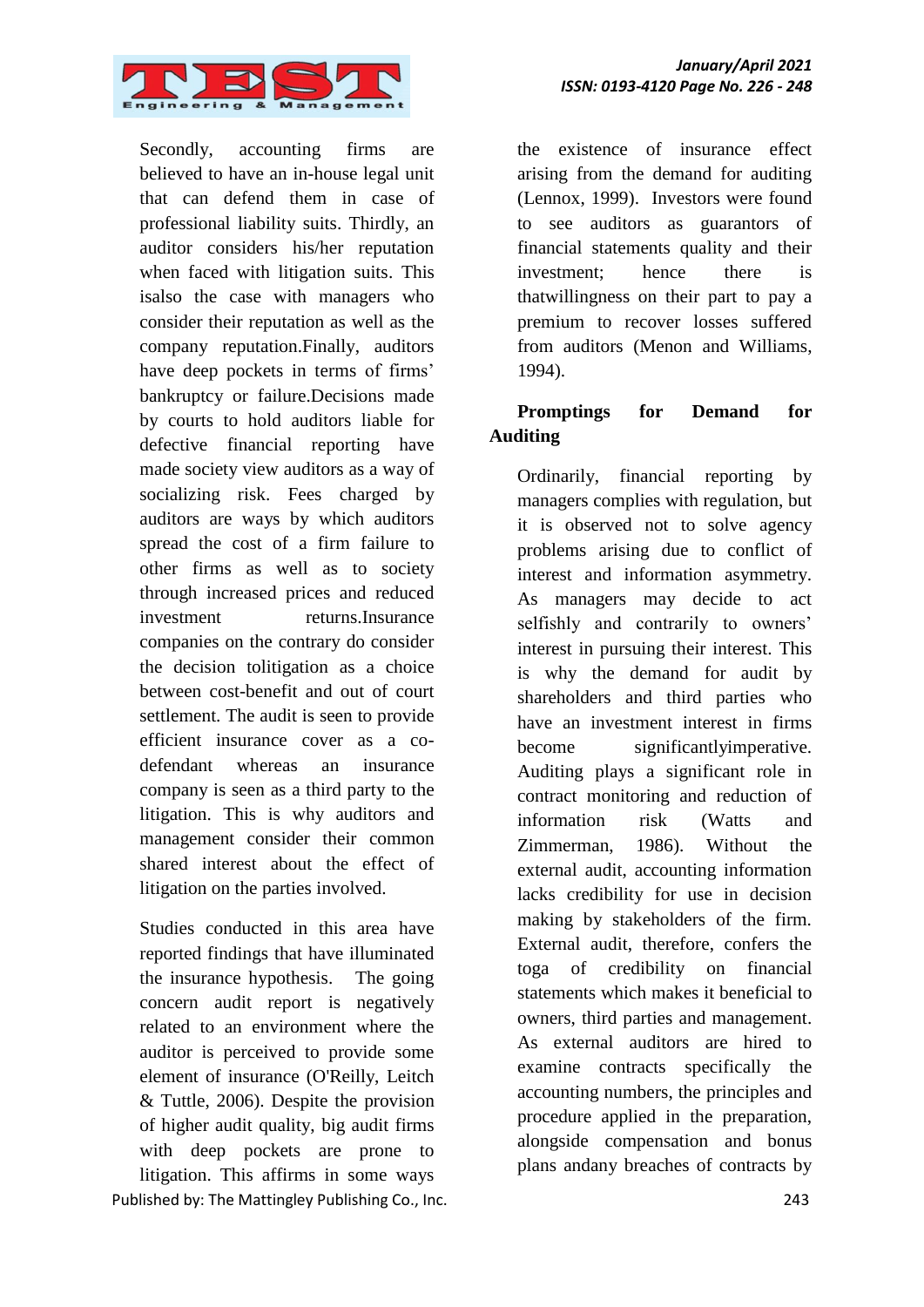

managers (agents). Thus auditing is described as a social mechanism for securing stewardship and accountability(Flint, 1988). The demand for auditing from the foregoing can be appreciated to a large extent.Four basic criteria have, however, been used to summarize the demand for auditing by the American Accounting Association Committee on Basic Auditing Concept (1973). These are as follows:

# **Potential or Actual Conflict of Interest**

Conflict of interest may arise between those that prepare accounting information and users of the information.This circumstance may bias the information provided.This is possible because agents (managers) of firms are allowed to choose any method of accounting, the extent as well as the timing of reporting. This level of liberty granted to managers createslikely suspicion about the information provided and such the need for independent review by an auditor becomes unavoidable. Conflict arises from two sources viz deliberate action on the part of management to disclose biased information in published accounts and unintentional bias of financial information.Deliberate action on the part of management to disclose biased information in published accounts may occur because management compensation plans are based on reported earnings and other financial measures obtained from financial statements. Hence management is tempted or may have

Published by: The Mattingley Publishing Co., Inc. 244

the incentive to disclose information that seeks to realize such measures as a sign to have performed to expectation.Unintentional bias in financial information by managers could also result without knowing that it would tend to satisfy the interest of one party over another. Such could be to gain favourable loans from creditors at favourable loan terms and to meet debt obligations. They can as well take some actions to satisfy significantowners' interest at the expense ofother owners' in the firm.

# **Consequences of Errors in Financial Information**

Users of financial information do make erroneous decisions arising from significant economic, social or other consequences of errors in the financial statement. To improve decision quality investors do require not only reliable but as well as complete information. The audit is seen to add a measure of credibility to underlying financialinformation; as such users of financial information do rely on more information to make better and accurate analysis and evaluation (Ittonen, 2010).

# **Complexity and Remoteness.**

The art of accounting and preparation of financial statements has kept on assuming some form of complexity due to changes in the business activities and related transactions shaping the expectation of stakeholders. As such stakeholders require some measure of understanding for purposes of interpretation. This is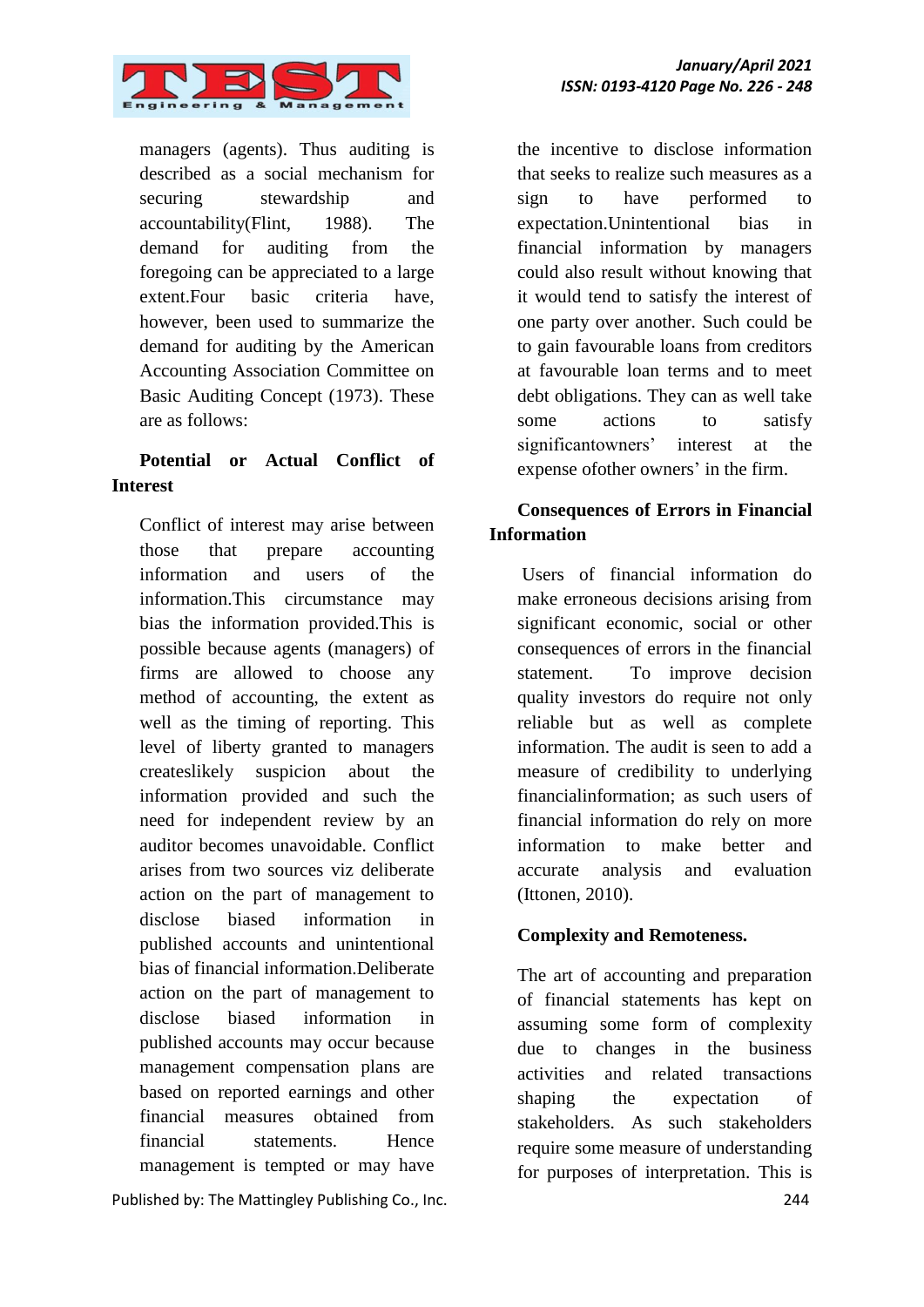

veryimportant considering the accounting and reporting practices, business processes, governance issues and the institutional setting in existence in the firm. Inthis light, users of financial information do not only find it more difficult to effectively evaluate financial statements quality but also to interpret the possible signals from their disclosures.Indeed, the complexity of both accounting and reporting processes tend to increase the probability of unintentional errors based on a lack of sufficient knowledge on the part of preparers of financialstatements. More worrisome is that most average users of financial reports are less sophisticated, perhaps with little or no knowledge to fully understand financial reports, let alone to detect possible unintentional or intentional errors therein. This anticipation provides for the engagement of an auditor to assist users to do an assessment of financial information quality and make an opinion.

#### **The remoteness of the Information**

Legal and institutional barriers prevent users of financial information to have direct access to companies' accounting records upon which the financial statements are drawn.However, assume that there is the availability of the accounting record for assessment purposes, the constraints of time and cost would prevent users of the information to do a meaningful investigation. The remoteness factor which deprives users to have access to companies accounting records makes it

Published by: The Mattingley Publishing Co., Inc. 245

impossible for them to audit financial statements. The existence of the restrictions that give rise to the remoteness of accounting records compelsusers of financial information to place reliance on a third party, the auditor to assess the quality of financial information for them to acceptit in good faith.

The interaction of these three factors, tend to increase the intensity with which there is demand for auditing. Factors two to four from the foregoing do highlight the theory of rational expectation. The theory does assume that people usually take into cognizance all available information that would influence their decision choice and outcome. As they would utilize the information intelligently and systematically not make mistakes. The inference that can be drawn is that principals would not consistently be misled by agents (Wallace, 1980). The protection from the risk of loss sought by the principal on account of the compensation plan put in place to mitigate adjustment of prices makes the agent demand some form of monitoring (auditing). A mechanism that seems to bring reassurance to business owners (principals) that the agent has acted within the agreed compensation contract and which aligns with the expectation of the business owner given the separation of ownership from control. This is why it is more important and compelling in modern-day society and business environment for the need for accountability to be created and sought after. This has caused the role of audit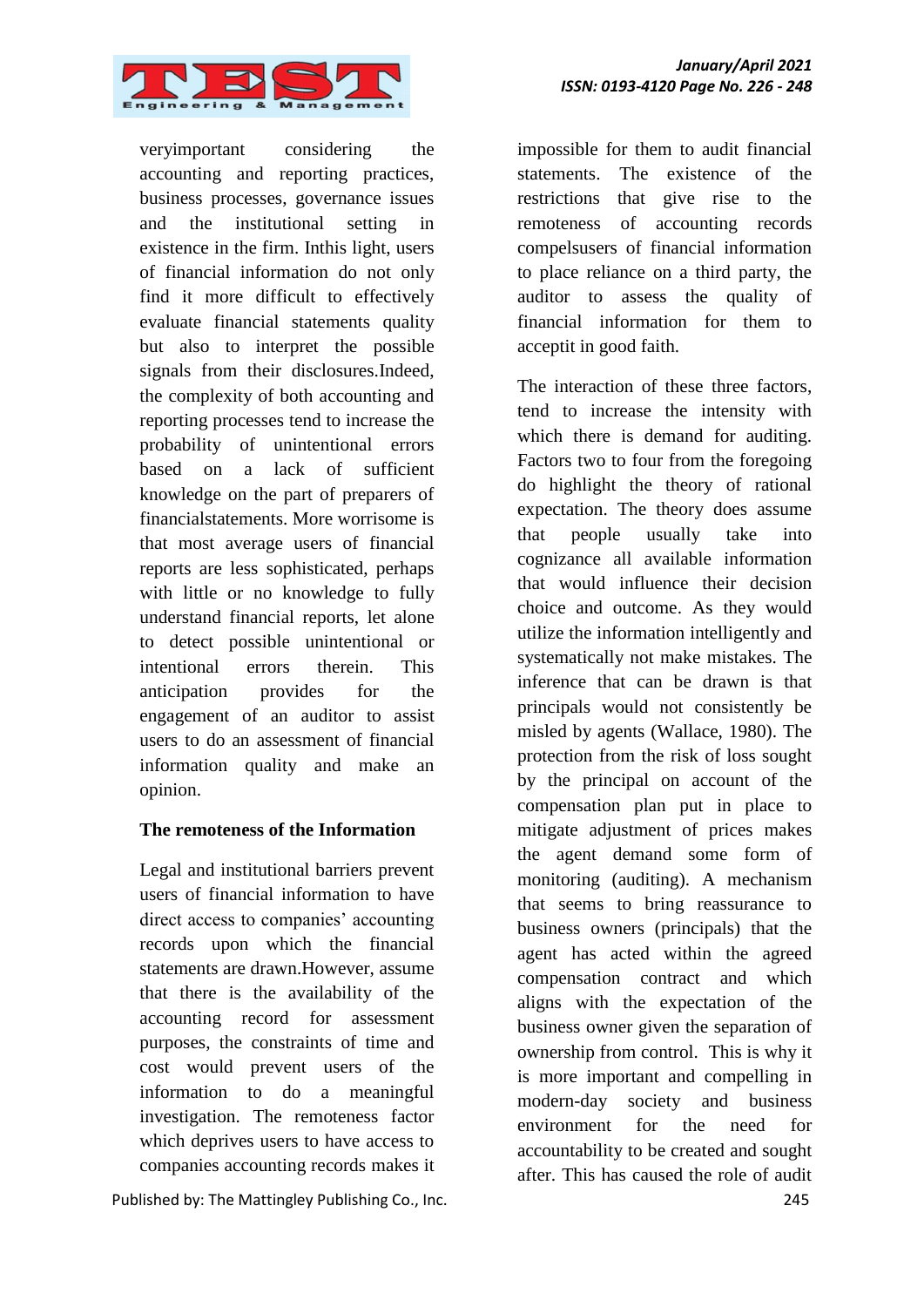

to be emphasized and constantly changing in terms of stakeholders need to cater for the accountability relationship which is an independent action to provide a true and fair view of organizations' financial reports and provide reasonable assurance that such reports are free from material misstatements either due to errors, fraud or both.

#### **Conclusion**

The theories obviously from their perspective tends to examine the agent and principal relationship either implicitly or explicitly, anticipatethe problems associated with the relationships and stresses the role of auditing as it relates to the accounting system and the provision ofaccounting information as a way of demonstrating accountability; securing assurances about the reliability and credibility of financial information. On individual analysis, the theories provide a coherent and integrated framework through which one can understand and analyze organizational relationships where a party delegates decision making responsibility to another. In another dimension, the theories have helped to describe stakeholders expectations about an audit or auditor, the protection against errors, fraud, irregularities, financial misstatements, future insolvency warnings, general reassurance of financial soundness and wellbeing, and the safeguards for auditor independence as well as understanding what audit report represents.

The study was able to identify the underlining assumptions of the theories and what each focuses on in organizational relationships. A robust exposition was provided about the agency relationships, the manifest associated problems and the mechanisms to resolve them through auditing. Importantly itprovided several insights abouthow accounting information and in particular the role auditing plays in addressing several issues that bother on accountability, reliability and credibility of audited financial information. Additionally, the study was able to provide several reasons and explanations why auditing is considered very important by firms' stakeholders as it pertains to securing accountability from agents (managers), conferring the quality of reliability and credibility on financial information; and how auditing is used to address issues that bother on contract design between agent and principals, organizational structural relationships, financial reporting and preservation of the public trust.

#### **References**

- 1. Adams, M.(1994). Agency theory and the internal audit.*Managerial Auditing Journal*, 9 (8), 8-12
- 2. Akerlof, G.A. (1970). The market for lemons: Quality uncertainty and the market mechanism.*Quarterly Journal of Economics*, 84, 3.
- 3. Alchian, A .&Demsetz, H. (1972).Production, information costs and economic organization.*American Economic Review*, 62, 777-795
- 4. American Accounting Association(1973).Committee on Basic Auditing Concept, a statement of basic auditing concepts. Sarasota, Florida.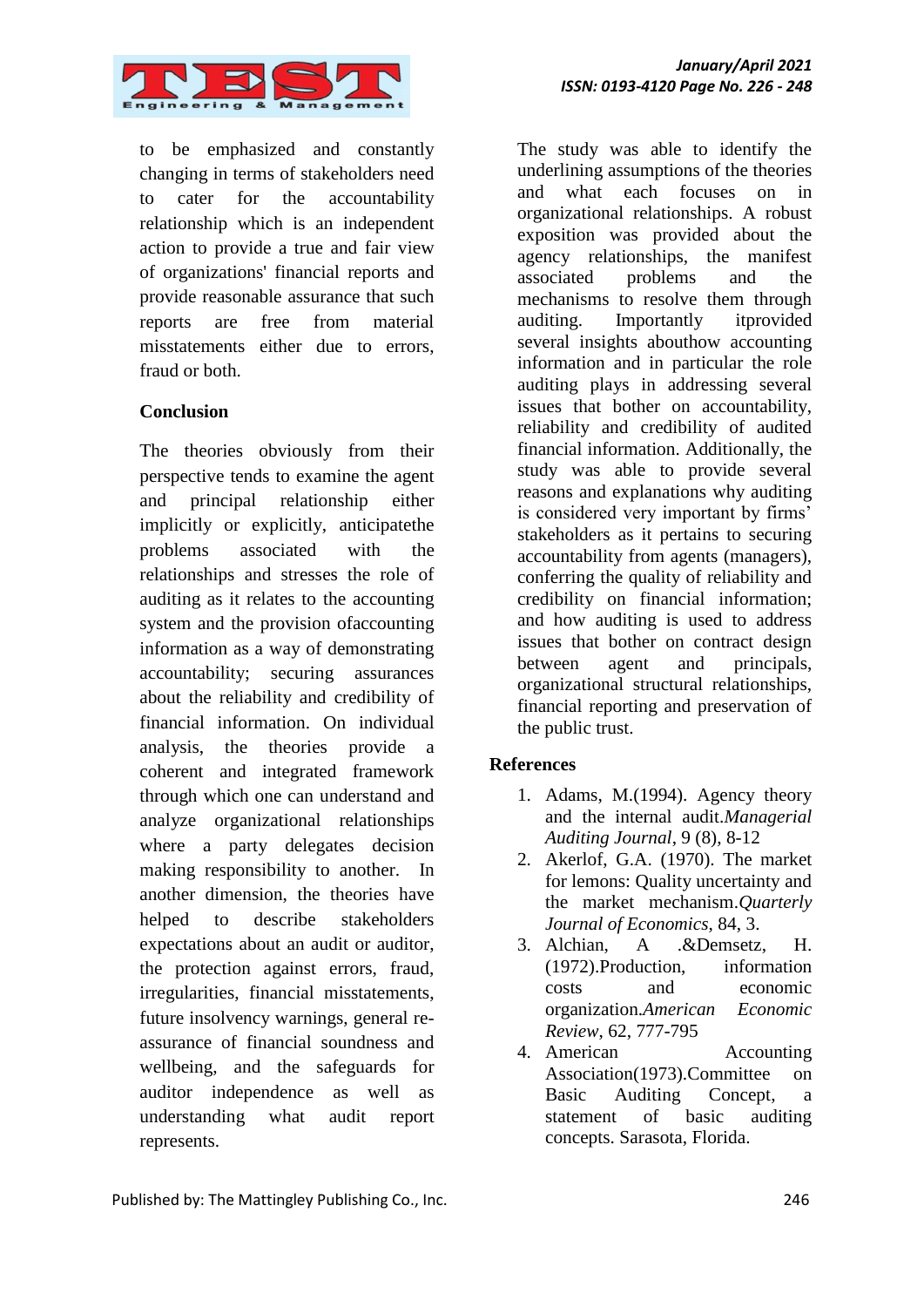

- 5. Arrow, K. (1985). The economics of agency, principals and agents:The structure of the business (edited by Pratt, J &Zeckhauser, R.J.) Boston: Harvard Business School Press.
- 6. Beaver, W. (1989). *Financial reporting:An accounting revolution*. New Jersey, Prentice-Hall international Incorporated.
- 7. Carmichael, D.R (2004).The PCAOB and the social responsibility of the independent auditor.Accounting Horizons, Commentary 18 (2), InSoltani (2007). An introduction to auditing and assurance.Available@ [http://www.catalogue.pearsoned.co](http://www.catalogue.pearsoned.co.uk/.../uploads%20/soltani%20_co1%20.pdf%20.Retrieved) [.uk/.../uploads /Soltani \\_co1 .pdf](http://www.catalogue.pearsoned.co.uk/.../uploads%20/soltani%20_co1%20.pdf%20.Retrieved)  [.Retrieved](http://www.catalogue.pearsoned.co.uk/.../uploads%20/soltani%20_co1%20.pdf%20.Retrieved) on 30th March 2019
- 8. Eisenhardt, K, M.(1989). Agency theory: An assessment and review. *Academy of Management Review*, 14 (1), 57-74.
- 9. Encyclopaedia Britannica (2010).In Soltani (2007). An introduction to auditing and assurance.Available[@http://www.c](http://www.catalogue.pearsoned.co.uk/.../uploads/soltani_co1.pdf.%20Retrieved) [atalogue.pearsoned.co.uk/.../upload](http://www.catalogue.pearsoned.co.uk/.../uploads/soltani_co1.pdf.%20Retrieved) [s/soltani\\_co1.pdf. Retrieved](http://www.catalogue.pearsoned.co.uk/.../uploads/soltani_co1.pdf.%20Retrieved) on 30th March 2019
- 10. Essays,UK.(2018). Theories of demand for audit:An analysis. Available @ https :// www.UKESSAYS,COM/ESSAYS /ACCOUNTING/AUDIT-THEORIES-SUMMARY-23 70.PHP?VREF=1.Retrieved on 10<sup>th</sup> March,2019.
- 11. Flint, D.(1988). *Philosophy and principles of auditing: An introduction*. London, Macmillan Education
- 12. Hayes, R., Dassen R., Schilder, A., andWallage, P. (2005). *Principles of Auditing. An Introduction to International Standards of Auditing.*(2nd ed), Harlow: Pearson Prentice Hall.

Published by: The Mattingley Publishing Co., Inc. 247

- 13. Hearly, P .&Palepu, K.(2001). Information asymmetry,corporate disclosure and the capital markets; A review of the empirical disclosure literature.*Journal of Accounting and Economics*, 31, 405-440.
- 14. Higson, A.(2003).*Corporate financial reporting: theory & practice*. London, Sage Publication Ltd.
- 15. Ittonen, K. (2010).*A theoretical examination of the role of auditing and the relevance of audit report*.Business Administration 28, Accounting and Finance, VaasanYliopistonJulkaisuja.
- 16. Jensen, M. (1983). Organization theory and methodology.*The Accounting Review*, 58 (2),319- 339.
- 17. Jensen, M.&Meckling, W. (1976). Theory of a firm; managerial behaviour, agency costs and ownership structure.*Journal of Financial Economics*, 3 (4), 305- 360
- 18. Jensen, M. and, Meckling, W. (1994). The Nature of Man. *Journal of Applied Corporate Finance,* 7 (2), 4-19
- 19. Lennox, C. (1999). Audit quality and auditor size: an evaluation of reputation and deep pockets hypotheses*.Journal of Business Finance & Accounting*, 26,(7-8), 779-805
- 20. Limperg, T. (1932).*Theory of inspired confidence*.The University of Amsterdam.
- 21. Mautz, R.K. &Sharaf, H.A. (1961).*The philosophy of auditing*.American Accounting Association, Monograph 6.
- 22. Menon, K.& Williams, D. (1994). The insurance hypothesis and market prices.*The Accounting Review*, 62 (2), 327-342.